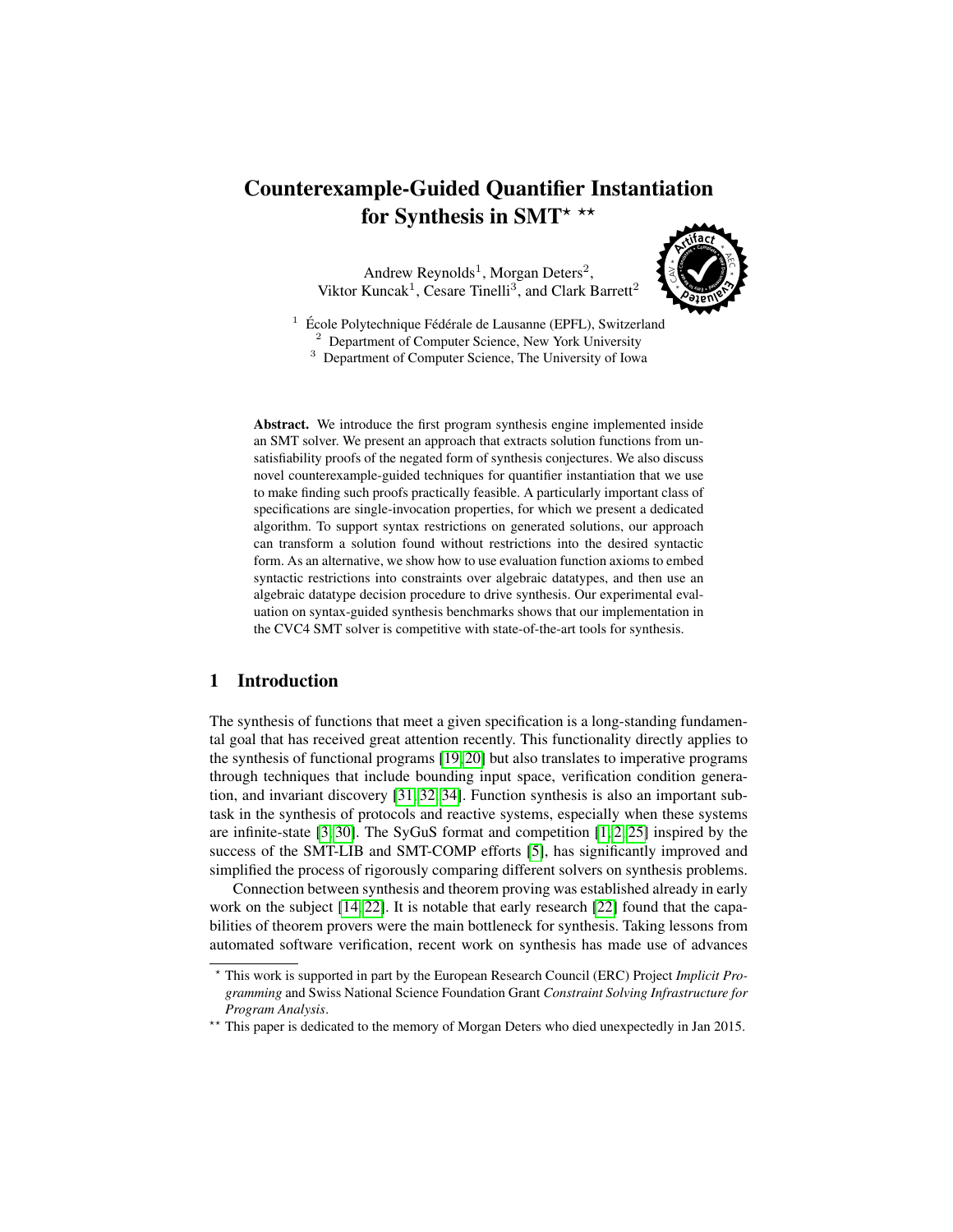in theorem proving, particularly in SAT and SMT solvers. However, that work avoids formulating the overall synthesis task as a theorem proving problem directly. Instead, existing work typically builds custom loops outside of an SMT or SAT solver, often using numerous variants of counterexample-guided synthesis. A typical role of the SMT solver has been to validate candidate solutions and provide counterexamples that guide subsequent search, although approaches such as symbolic term exploration [\[17\]](#page-15-7) also use an SMT solver to explore a representation of the space of solutions. In existing approaches, SMT solvers thus receive a large number of separate queries, with limited communication between these different steps.

Contributions. In this paper, we revisit the formulation of the overall synthesis task as a theorem proving problem. We observe that SMT solvers already have some of the key functionality for synthesis; we show how to improve existing algorithms and introduce new ones to make SMT-based synthesis competitive. Specifically, we do the following.

- We show how to formulate an important class of synthesis problems as the problem of disproving universally quantified formulas, and how to synthesize functions automatically from selected instances of these formulas.
- We present counterexample-guided techniques for quantifier instantiation, which are crucial to obtain competitive performance on synthesis tasks.
- We discuss techniques to simplify the synthesized functions, to help ensure that they are small and adhere to specified syntactic requirements.
- We show how to encode syntactic restrictions using theories of algebraic datatypes and axiomatizable evaluation functions.
- We show that for an important class of single-invocation properties, the synthesis of functions from relations, the implementation of our approach in CVC4 significantly outperforms leading tools from the SyGuS competition.

Preliminaries. Since synthesis involves finding (and so proving the existence) of functions, we use notions from many-sorted *second-order* logic to define the general problem. We fix a set S of sort symbols and an (infix) equality predicate  $\approx$  of type  $\sigma \times \sigma$  for each  $\sigma \in S$ . For every non-empty sort sequence  $\sigma \in S^+$  with  $\sigma = \sigma_1 \cdots \sigma_n \sigma$ , we fix an infinite set  $X_{\sigma}$  of variables  $x^{\sigma_1\cdots\sigma_n\sigma}$  of type  $\sigma_1\times\cdots\times\sigma_n\to\sigma$ . For each sort  $\sigma$  we identity the type ()  $\rightarrow \sigma$  with  $\sigma$  and call it a first-order type. We assume the sets  $X_{\sigma}$  are pairwise disjoint and let **X** be their union. A signature  $\Sigma$  consists of a set  $\Sigma$ <sup>s</sup>  $\subseteq$  **S** of sort symbols and a set  $\Sigma^f$  of function symbols  $f^{\sigma_1\cdots\sigma_n\sigma}$  of type  $\sigma_1\times\cdots\times\sigma_n\to\sigma$ , where  $n \geq 0$  and  $\sigma_1, \ldots, \sigma_n, \sigma \in \Sigma^s$ . We drop the sort superscript from variables or function symbols when it is clear from context or unimportant. We assume that signatures always include a Boolean sort Bool and constants  $\top$  and  $\bot$  of type Bool (respectively, for true and false). Given a many-sorted signature  $\Sigma$  together with quantifiers and lambda abstraction, the notion of well-sorted ( $\Sigma$ -)term, atom, literal, clause, and formula with variables in **X** are defined as usual in second-order logic. All atoms have the form  $s \approx t$ . Having  $\approx$  as the only predicate symbol causes no loss of generality since we can model other predicate symbols as function symbols with return sort Bool. We will, however, write just t in place of the atom  $t \approx \top$ , to simplify the notation. A  $\Sigma$ -term/formula is ground if it has no variables, it is first-order if it has only first-order variables, that is, variables of first-order type. When  $x = (x_1, \ldots, x_n)$  is a tuple of variables and Q is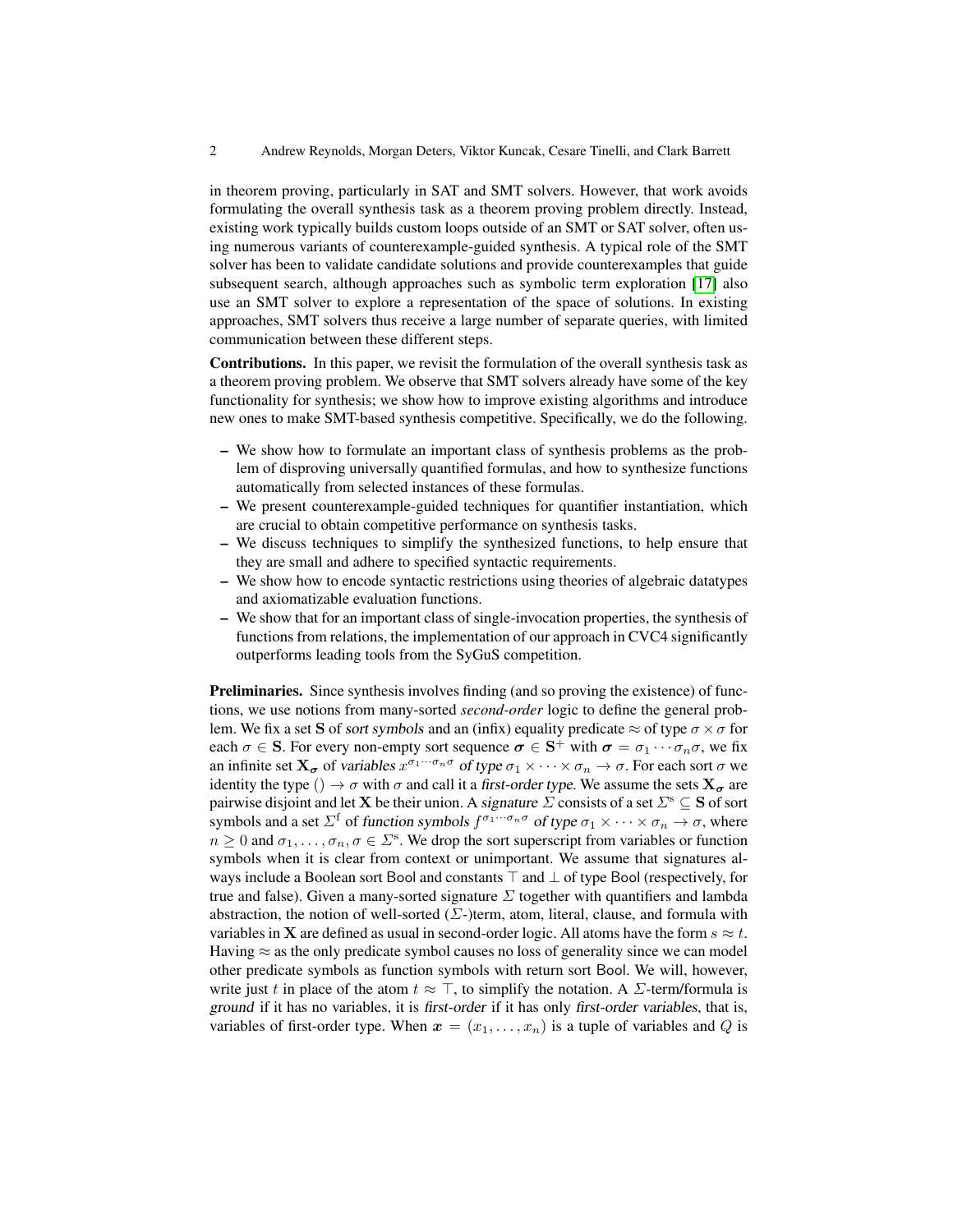either  $\forall$  or  $\exists$ , we write  $Qx \varphi$  as an abbreviation of  $Qx_1 \cdots Qx_n \varphi$ . If e is a  $\Sigma$ -term or formula and  $\mathbf{x} = (x_1, \dots, x_n)$  has no repeated variables, we write  $e[\mathbf{x}]$  to denote that all of e's free variables are from x; if  $t = (t_1, \ldots, t_n)$  is a term tuple, we write  $e[t]$  for the term or formula obtained from e by simultaneously replacing, for all  $i = 1, \ldots, n$ , every occurrence of  $x_i$  in e by  $t_i$ . A  $\Sigma$ -interpretation  $\mathcal I$  maps: each  $\sigma \in \Sigma^s$  to a nonempty set  $\sigma^{\mathcal{I}}$ , the domain of  $\sigma$  in  $\mathcal{I}$ , with  $\text{Bool}^{\mathcal{I}} = {\{\top, \bot\}}$ ; each  $u^{\sigma_1 \cdots \sigma_n \sigma} \in \mathbf{X} \cup \Sigma^{\mathsf{f}}$ to a total function  $u^{\mathcal{I}}: \sigma_1^{\mathcal{I}} \times \cdots \times \sigma_n^{\mathcal{I}} \to \sigma^{\mathcal{I}}$  when  $n > 0$  and to an element of  $\sigma^{\mathcal{I}}$ when  $n = 0$ . The interpretation  $\mathcal I$  induces as usual a mapping from terms t of sort  $\sigma$  to elements  $t^{\mathcal{I}}$  of  $\sigma^{\mathcal{I}}$ . If  $x_1, \ldots, x_n$  are variables and  $v_1, \ldots, v_n$  are well-typed values for them, we denote by  $\mathcal{I}[x_1 \mapsto v_1, \dots, x_n \mapsto v_n]$  the  $\Sigma$ -interpretation that maps each  $x_i$ to  $v_i$  and is otherwise identical to  $\mathcal I$ . A satisfiability relation between  $\mathcal I$ -interpretations and  $\Sigma$ -formulas is defined inductively as usual.

A theory is a pair  $T = (\Sigma, I)$  where  $\Sigma$  is a signature and I is a non-empty class of  $\Sigma$ -interpretations, the models of T, that is closed under variable reassignment (i.e., every  $\Sigma$ -interpretation that differs from one in **I** only in how it interprets the variables is also in I) and isomorphism. A  $\Sigma$ -formula  $\varphi[\mathbf{x}]$  is T-satisfiable (resp., T-unsatisfiable) if it is satisfied by some (resp., no) interpretation in I. A satisfying interpretation for  $\varphi$ models (or is a model of)  $\varphi$ . A formula  $\varphi$  is T-valid, written  $\models_T \varphi$ , if every model of T is a model of  $\varphi$ . Given a fragment **L** of the language of  $\Sigma$ -formulas, a  $\Sigma$ -theory T is satisfaction complete with respect to  $\bf{L}$  if every T-satisfiable formula of  $\bf{L}$  is T-valid. In this paper we will consider only theories that are satisfaction complete wrt the formulas we are interested in. Most theories used in SMT (in particular, all theories of a specific structure such various theories of the integers, reals, strings, algebraic datatypes, bit vectors, and so on) are satisfaction complete with respect to the class of closed firstorder  $\Sigma$ -formulas. Other theories, such as the theory of arrays, are satisfaction complete only with respect to considerably more restricted classes of formulas.

#### 2 Synthesis inside an SMT Solver

We are interested in synthesizing computable functions automatically from formal logical specifications stating properties of these functions. As we show later, under the right conditions, we can formulate a version of the synthesis problem in *first-order logic* alone, which allows us to tackle the problem using SMT solvers.

We consider the synthesis problem in the context of some theory T of signature  $\Sigma$ that allows us to provide the function's specification as a  $\Sigma$ -formula. Specifically, we consider synthesis conjectures expressed as (well-sorted) formulas of the form

<span id="page-2-0"></span>
$$
\exists f^{\sigma_1 \cdots \sigma_n \sigma} \ \forall x_1^{\sigma_1} \ \cdots \ \forall x_n^{\sigma_n} \ P[f, x_1, \ldots, x_n]
$$
 (1)

or  $\exists f \forall x P[f, x]$ , for short, where the second-order variable f represents the function to be synthesized and P is a  $\Sigma$ -formula encoding properties that f must satisfy for all possible values of the input tuple  $x = (x_1, \ldots, x_n)$ . In this setting, finding a witness for this satisfiability problem amounts to finding a function of type  $\sigma_1 \times \cdots \times \sigma_n \to \sigma$  in some model of T that satisfies  $\forall x P[f, x]$ . Since we are interested in automatic synthesis, we the restrict ourselves here to methods that search over a subspace  $S$  of solutions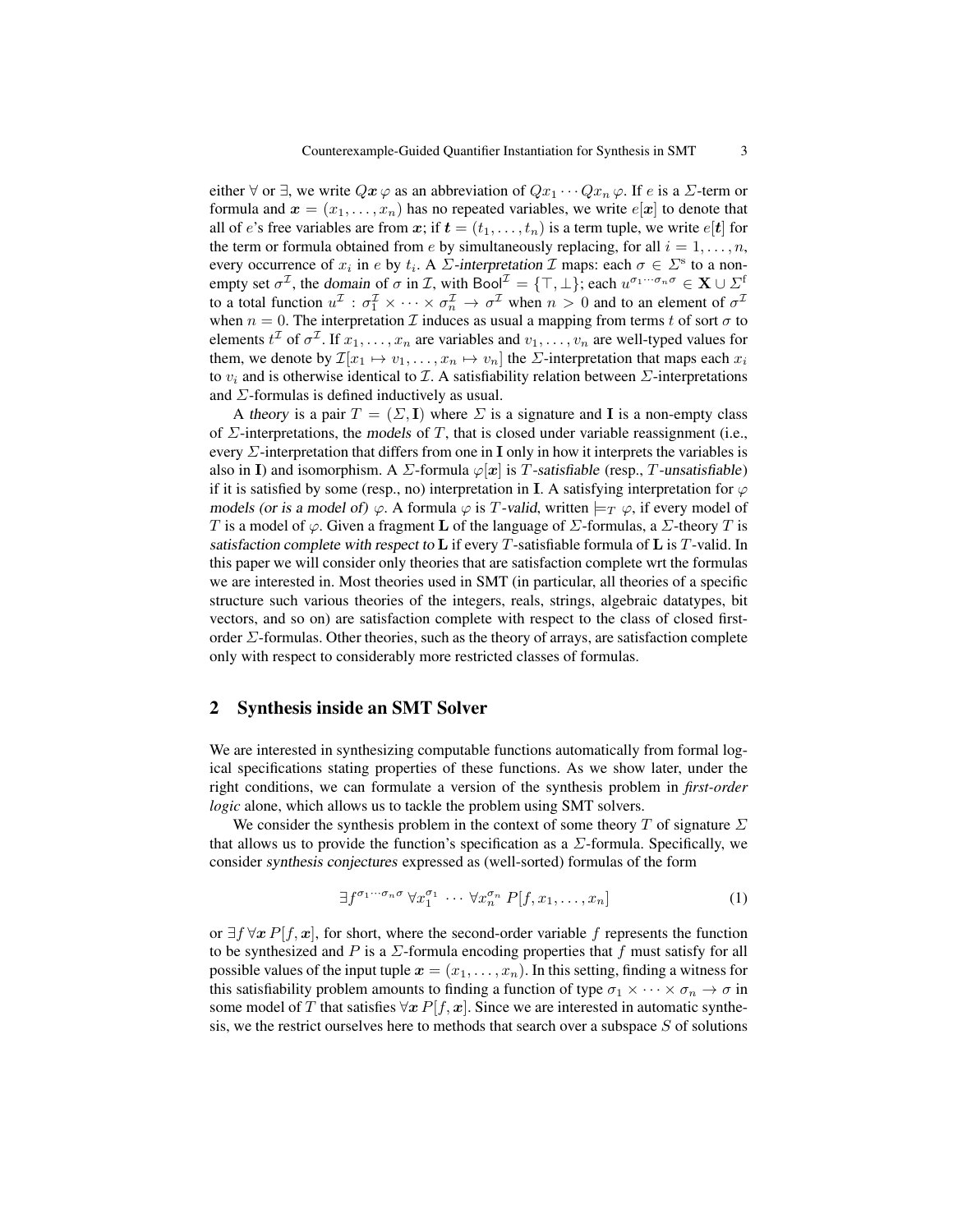representable syntactically as  $\Sigma$ -terms. We will say then that a synthesis conjecture is solvable if it has a syntactic solution in S.

In this paper we present two approaches that work with classes  $L$  of synthesis conjectures and  $\Sigma$ -theories T that are satisfaction complete wrt **L**. In both approaches, we solve a synthesis conjecture  $\exists f \forall x P[f, x]$  by relying on quantifier-instantiation techniques to produce a first-order  $\Sigma$ -term  $t[x]$  of sort  $\sigma$  such that  $\forall x P[t, x]$  is Tsatisfiable. When this t is found, the synthesized function is denoted by  $\lambda x$ . t.

In principle, to determine the satisfiability of  $\exists f \forall x P[f, x]$  an SMT solver supporting the theory T can consider the satisfiability of the (open) formula  $\forall x P[f, x]$  by treating  $f$  as an uninterpreted function symbol. This sort of Skolemization is not usually a problem for SMT solvers as many of them can process formulas with uninterpreted symbols. The real challenge is the universal quantification over  $x$  because it requires the solver to construct internally (a finite representation of) an interpretation of  $f$  that is guaranteed to satisfy  $P[f, x]$  for every possible value of x [\[13,](#page-15-8)27].

More traditional SMT solver designs to handle universally quantified formulas have focused on instantiation-based methods to show *un*satisfiability. They generate ground instances of those formulas until a refutation is found at the ground level [\[12\]](#page-15-9). While these techniques are incomplete in general, they have been shown to be quite effective in practice [\[11,](#page-15-10)[28\]](#page-16-7). For this reason, we advocate approaches to synthesis geared toward establishing the *unsatisfiability of the negation* of the synthesis conjecture:

<span id="page-3-0"></span>
$$
\forall f \,\exists \boldsymbol{x} \,\neg P[f, \boldsymbol{x}] \tag{2}
$$

Thanks to our restriction to satisfaction complete theories,  $(2)$  is  $T$ -unsatisfiable exactly when the original synthesis conjecture [\(1\)](#page-2-0) is  $T$ -satisfiable.<sup>[4](#page-3-1)</sup> Moreover, as we explain in this paper, a syntactic solution  $\lambda x$ . t for [\(1\)](#page-2-0) can be constructed from a refutation of [\(2\)](#page-3-0), as opposed to being extracted from the valuation of f in a model of  $\forall x P[f, x]$ .

Two synthesis methods. Proving [\(2\)](#page-3-0) unsatisfiable poses its own challenge to current SMT solvers, namely, dealing with the second-order universal quantification of  $f$ . To our knowledge, no SMT solvers so far had direct support for higher-order quantification. In the following, however, we describe two specialized methods to refute negated synthesis conjectures like [\(2\)](#page-3-0) that build on existing capabilities of these solvers.

The first method applies to a restricted, but fairly common, case of synthesis problems  $\exists f \forall x P[f, x]$  where every occurrence of f in P is in terms of the form  $f(x)$ . In this case, we can express the problem in the first-order form  $\forall x.\exists y.Q[x, y]$  and then tackle its negation using appropriate quantifier instantiation techniques.

The second method follows the *syntax-guided synthesis* paradigm [\[1,](#page-15-3) [2\]](#page-15-4) where the synthesis conjecture is accompanied by an explicit syntactic restriction on the space of possible solutions. Our syntax-guided synthesis method is based on encoding the syntax of terms as first-order values. We use a deep embedding into an extension of the background theory  $T$  with a theory of algebraic data types, encoding the restrictions of a syntax-guided synthesis problem.

<span id="page-3-1"></span><sup>4</sup> Other approaches in the verification and synthesis literature also rely implicitly, and in some cases unwittingly, on this restriction or stronger ones. We make satisfaction completeness explicit here as a sufficient condition for reducing satisfiability problems to unsatisfiability ones.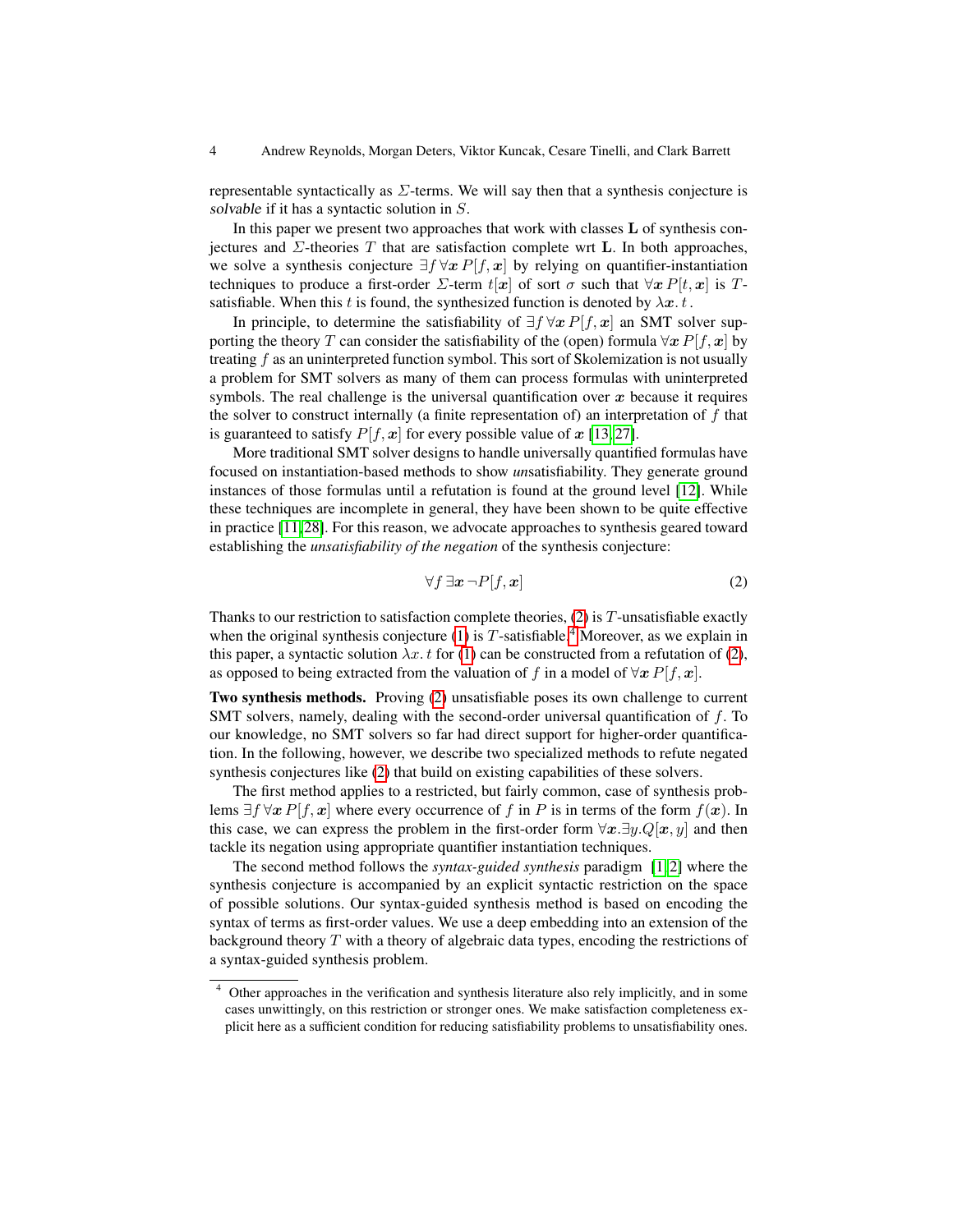*For the rest of the paper, we fix a* Σ*-theory* T *and a class* P *of quantifier-free* Σ*-formulas* P[f, x] *such that* T *is satisfaction complete with respect to the class of synthesis conjectures*  $\mathbf{L} := \{ \exists f \, \forall x \, P[f, x] \mid P \in \mathbf{P} \}.$ 

#### <span id="page-4-4"></span>3 Refutation-Based Synthesis

When axiomatizing properties of a desired function f of type  $\sigma_1 \times \cdots \times \sigma_n \to \sigma$ , a particularly well-behaved class are *single-invocation properties* (see, e.g., [\[15\]](#page-15-11)). These properties include, in particular, standard function contracts, so they can be used to synthesize a function implementation given its postcondition as a relation between the arguments and the result of the function. This is also the form of the specification for synthesis problems considered in complete functional synthesis [\[18–](#page-15-12)[20\]](#page-15-1). Note that, in our case, we aim to prove that the output exists for all inputs, as opposed to, more generally, computing the set of inputs for which the output exists.

A single-invocation property is any formula of the form  $Q[\mathbf{x}, f(\mathbf{x})]$  obtained as an instance of a quantifier-free formula  $Q[x, y]$  not containing f. Note that the only occurrences of f in  $Q[\mathbf{x}, f(\mathbf{x})]$  are in subterms of the form  $f(\mathbf{x})$  with the *same* tuple x of *pairwise distinct* variables.<sup>[5](#page-4-0)</sup> The conjecture  $\exists f \forall x Q[x, f(x)]$  is logically equivalent to the *first-order* formula

<span id="page-4-1"></span>
$$
\forall x \exists y \, Q[\bm{x}, y] \tag{3}
$$

By the semantics of  $\forall$  and  $\exists$ , finding a model  $\mathcal I$  for it amounts (under the axioms of choice) to finding a function  $h: \sigma_1^\mathcal{I} \times \cdots \times \sigma_n^\mathcal{I} \to \sigma^\mathcal{I}$  such that for all  $s \in \sigma_1^\mathcal{I} \times \cdots \times \sigma_n^\mathcal{I}$ , the interpretation  $\mathcal{I}[x \mapsto s, y \mapsto h(s)]$  satisfies  $Q[x, y]$ . This section considers the case when P consists of single-invocation properties and describes a general approach for determining the satisfiability of formulas like [\(3\)](#page-4-1) while computing a syntactic representation of a function like  $h$  in the process. For the latter, it will be convenient to assume that the language of functions contains an if-then-else operator ite of type Bool  $\times \sigma \times \sigma \rightarrow \sigma$  for each sort  $\sigma$ , with the usual semantics.

If [\(3\)](#page-4-1) belongs to a fragment that admits quantifier elimination in  $T$ , such as the linear fragment of integer arithmetic, determining its satisfiability can be achieved using an efficient method for quantifier elimination [\[8,](#page-15-13)[24\]](#page-16-8). Such cases have been examined in the context of software synthesis [\[19\]](#page-15-0). Here we propose instead an alternative instantiationbased approach aimed at establishing the unsatisfiability of the *negated* form of [\(3\)](#page-4-1):

$$
\exists x \,\forall y \,\neg Q[x, y] \tag{4}
$$

<span id="page-4-2"></span>or, equivalently, of a Skolemized version  $\forall y \neg Q[\mathbf{k}, y]$  of [\(4\)](#page-4-2) for some tuple **k** of fresh uninterpreted constants of the right sort. Finding a T-unsatisfiable finite set  $\Gamma$  of ground instances of  $\neg Q[k, y]$ , which is what an SMT solver would do to prove the unsatisfia-bility of [\(4\)](#page-4-2), suffices to solve the original synthesis problem. The reason is that, then, a solution for f can be constructed directly from  $\Gamma$ , as indicated by the following result.

<span id="page-4-3"></span>**Proposition 1.** Suppose some set  $\Gamma = \{\neg Q[\mathbf{k}, t_1[\mathbf{k}]], \dots, \neg Q[\mathbf{k}, t_p[\mathbf{k}]]\}$  where  $t_1[\mathbf{x}],$ ...,  $t_p[x]$  are  $\Sigma$ -terms of sort  $\sigma$  is T-unsatisfiable. One solution for  $\exists f \forall x Q[x, f(x)]$ is  $\lambda x$ . ite $(Q[x, t_p], t_p, (\cdots$  ite $(Q[x, t_2], t_2, t_1) \cdots)).$ 

<span id="page-4-0"></span><sup>&</sup>lt;sup>5</sup> An example of a property that is *not* single-invocation is  $\forall x_1 \, x_2 \, f(x_1, x_2) \approx f(x_2, x_1)$ .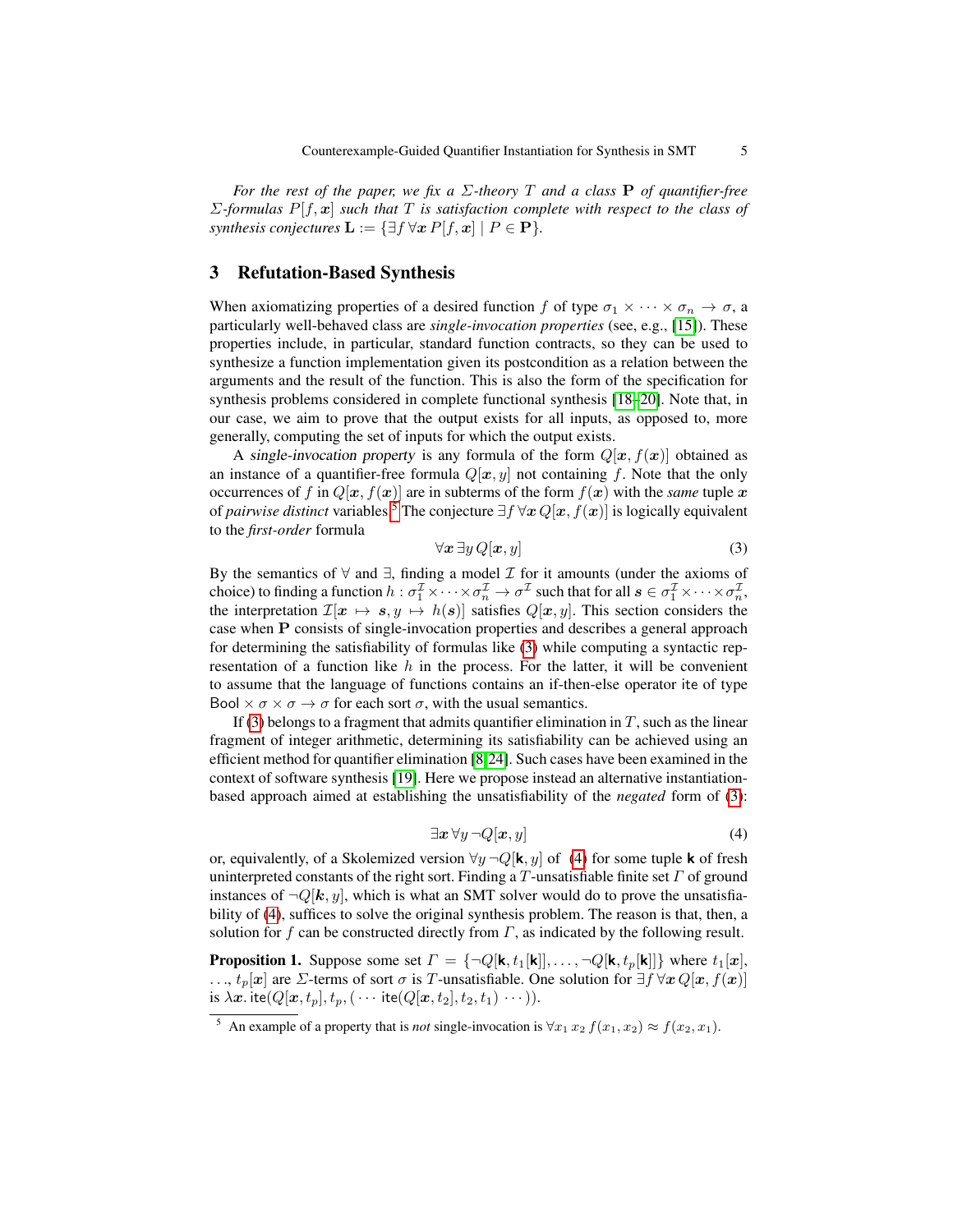1.  $\Gamma := \{ \mathsf{G} \Rightarrow Q[\mathsf{k},\mathsf{e}] \}$  where **k** consists of distinct fresh constants 2. Repeat

If there is a model  $\mathcal I$  of  $T$  satisfying  $\Gamma$  and G then let  $\varGamma:=\varGamma\cup\{\neg Q[\mathsf{k},t[\mathsf{k}]]\}$  for some  $\Sigma$ -term  $t[\bm{x}]$  such that  $t[\mathsf{k}]^\mathcal{I}=\mathsf{e}^\mathcal{I};$ otherwise, return "no solution found" until *Γ* contains a *T*-unsatisfiable set  $\{\neg Q[\mathbf{k}, t_1[\mathbf{k}]], \dots, \neg Q[\mathbf{k}, t_p[\mathbf{k}]]\}$ 

3. Return  $\lambda x$ . ite $(Q[x, t_p[x]], t_p[x], (\cdots$  ite $(Q[x, t_2[x], t_2[x], t_1[x]) \cdots))$  for f

<span id="page-5-0"></span>Fig. 1. A refutation-based synthesis procedure for single-invocation property  $\exists f \forall x Q[x, f(x)]$ .

<span id="page-5-2"></span>*Example 1.* Let T be the theory of linear integer arithmetic with the usual signature and integer sort Int. Let  $x = (x_1, x_2)$ . Now consider the property

<span id="page-5-3"></span>
$$
P[f, \mathbf{x}] := f(\mathbf{x}) \ge x_1 \wedge f(\mathbf{x}) \ge x_2 \wedge (f(\mathbf{x}) \approx x_1 \vee f(\mathbf{x}) \approx x_2)
$$
 (5)

with f of type  $Int \times Int \rightarrow Int$  and  $x_1, x_2$  of type  $Int$ . The synthesis problem  $\exists f \forall x P[f, x]$  is solved exactly by the function that returns the maximum of its two inputs. Since  $P$  is a single-invocation property, we can solve that problem by proving the T-unsatisfiability of the conjecture  $\exists x \forall y \neg Q[x, y]$  where

<span id="page-5-1"></span>
$$
Q[\boldsymbol{x}, y] := y \ge x_1 \land y \ge x_2 \land (y \approx x_1 \lor y \approx x_2)
$$
\n<sup>(6)</sup>

After Skolemization the conjecture becomes  $\forall y \neg Q[\mathbf{a}, y]$  for fresh constants  $\mathbf{a} =$  $(a_1, a_2)$ . When asked to determine the satisfiability of that conjecture an SMT solver may, for instance, instantiate it with  $a_1$  and then  $a_2$  for y, producing the T-unsatisfiable set  $\{\neg Q[\mathbf{a}, \mathbf{a}_1], \neg Q[\mathbf{a}, \mathbf{a}_2]\}$ . By Proposition [1,](#page-4-3) one solution for  $\forall x P[f, x]$  is  $f =$  $\lambda x$ . ite( $Q[x, x_2], x_2, x_1$ ), which simplifies to  $\lambda x$ . ite( $x_2 \geq x_1, x_2, x_1$ ), representing the desired maximum function.

Synthesis by Counterexample-Guided Quantifier Instantiation. Given Proposition [1,](#page-4-3) the main question is how to get the SMT solver to generate the necessary ground instances from  $\forall y \neg Q[k, y]$ . Typically, SMT solvers that reason about quantified formulas use heuristic quantifier instantiation techniques based on E-matching [\[11\]](#page-15-10), which instantiates universal quantifiers with terms occurring in some current set of ground terms built incrementally from the input formula. Using E-matching-based heuristic instantiation alone is unlikely to be effective in synthesis, where required terms need to be synthesized based on the semantics of the input specification. This is confirmed by our preliminary experiments, even for simple conjectures. We have developed instead a specialized new technique, which we refer to as *counterexample-guided quantifier instantiation*, that allows the SMT solver to quickly converge in many cases to the instantiations that refute the negated synthesis conjecture [\(4\)](#page-4-2).

The new technique is similar to a popular scheme for synthesis known as counterexample-guided inductive synthesis, implemented in various synthesis approaches (e.g., [\[16,](#page-15-14) [32\]](#page-16-1)), but with the major difference of being built-in directly into the SMT solver. The technique is illustrated by the procedure in Figure [1,](#page-5-0) which grows a set  $\Gamma$  of ground instances of  $\neg Q[\mathbf{k}, y]$  starting with the formula  $\mathsf{G} \Rightarrow Q[\mathbf{k}, \mathsf{e}]$  where G and e are fresh constants of sort Bool and  $\sigma$ , respectively. Intuitively, e represents a current, partial solution for the original synthesis conjecture  $\exists f \forall x Q[x, f(x)]$ , while G represents the possibility that the conjecture has a (syntactic) solution in the first place.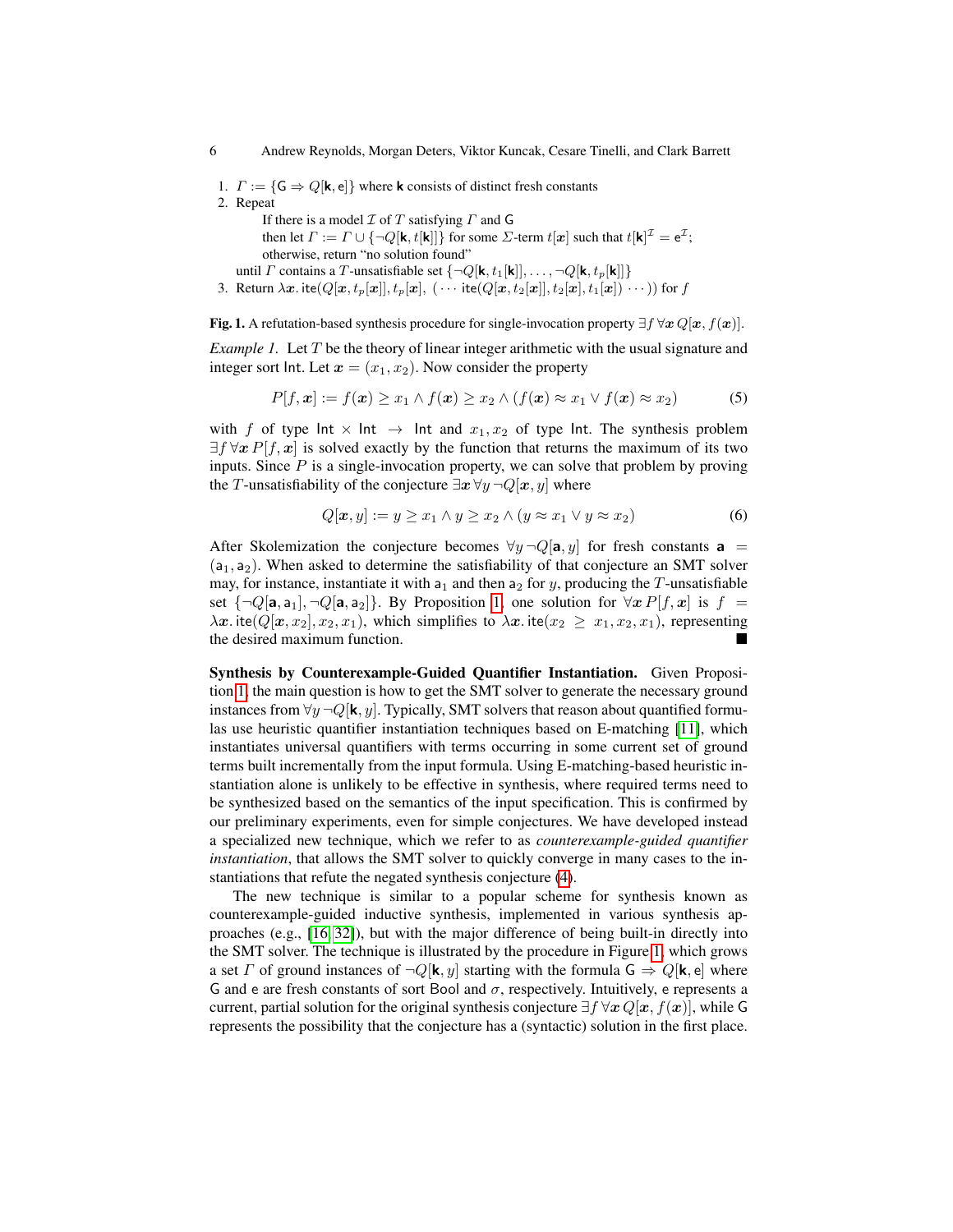The procedure, which may not terminate in general, terminates either when  $\Gamma$  becomes unsatisfiable, in which case it has found a solution, or when  $\Gamma$  is still satisfiable but all of its models falsify G, in which case the search for a solution was inconclusive. The procedure is not solution-complete, that is, it is not guaranteed to return a solution whenever there is one. However, thanks to Proposition [1,](#page-4-3) it is solution-sound: every λ-term it returns is indeed a solution of the original synthesis problem.

Finding instantiations. The choice of the term  $t$  in Step 2 of the procedure is intentionally left underspecified because it can be done in a number of ways. Having a good heuristic for such instantiations is, however, critical to the effectiveness of the procedure in practice. In a  $\Sigma$ -theory T, like integer arithmetic, with a fixed interpretation for symbols in  $\Sigma$  and a distinguished set of ground  $\Sigma$ -terms denoting the elements of a sort, a simple, if naive, choice for  $t$  in Figure [1](#page-5-0) is the distinguished term denoting the element  $e^{\mathcal{I}}$ . For instance, if  $\sigma$  is lnt in integer arithmetic, t could be a concrete integer constant  $(0, \pm 1, \pm 2, \ldots)$ . This choice amounts to testing whether points in the codomain of the sought function f satisfy the original specification P.

More sophisticated choices for t, in particular where t contains the variables  $x$ , may increase the generalization power of this procedure and hence its ability to find a solution. For instance, our present implementation in the CVC4 solver relies on the fact that the model  $\mathcal I$  in Step 2 is constructed from a set of equivalence classes over terms computed by the solver during its search. The procedure selects the term  $t$  among those in the equivalence class of  $e$ , other than  $e$  itself. For instance, consider formula [\(6\)](#page-5-1) from the previous example that encodes the single-invocation form of the specification for the max function. The DPLL(T) architecture, on which CVC4 is based, finds a model for  $Q[a, e]$  with  $a = (a_1, a_2)$  only if it can first find a subset M of that formula's literals that collectively entail  $Q[a, e]$  at the propositional level. Due to the last conjunct of [\(6\)](#page-5-1), M must include either  $e \approx a_1$  or  $e \approx a_2$ . Hence, whenever a model can be constructed for  $Q[\mathbf{a}, e]$ , the equivalence class containing e must contain either  $\mathbf{a}_1$  or  $\mathbf{a}_2$ . Thus using the above selection heuristic, the procedure in Figure [1](#page-5-0) will, after at most two iterations of the loop in Step 2, add the instances  $\neg Q[\mathbf{a}, \mathbf{a}_1]$  and  $\neg Q[\mathbf{a}, \mathbf{a}_2]$  to  $\Gamma$ . As noted in Example [1,](#page-5-2) these two instances are jointly  $T$ -unsatisfiable. We expect that more sophisticated instantiation techniques can be incorporated. In particular, both quantifier elimination techniques [\[8,](#page-15-13) [24\]](#page-16-8) and approaches currently used to infer invariants from templates [\[9,](#page-15-15) [21\]](#page-16-9) are likely to be beneficial for certain classes of synthesis problems. The advantage of developing these techniques within an SMT solver is that they directly benefit both synthesis and verification in the presence of quantified conjectures, thus fostering cross-fertilization between different fields.

# <span id="page-6-0"></span>4 Refutation-Based Syntax-Guided Synthesis

In syntax-guided synthesis, the functional specification is strengthened by an accompanying set of syntactic restrictions on the form of the expected solutions. In a recent line of work  $[1, 2, 25]$  $[1, 2, 25]$  $[1, 2, 25]$  these restrictions are expressed by a grammar R (augmented with a kind of *let* binder) defining the language of solution terms, or programs, for the synthesis problem. In this section, we present a variant of the approach in the previous section that incorporates the syntactic restriction directly into the SMT solver via a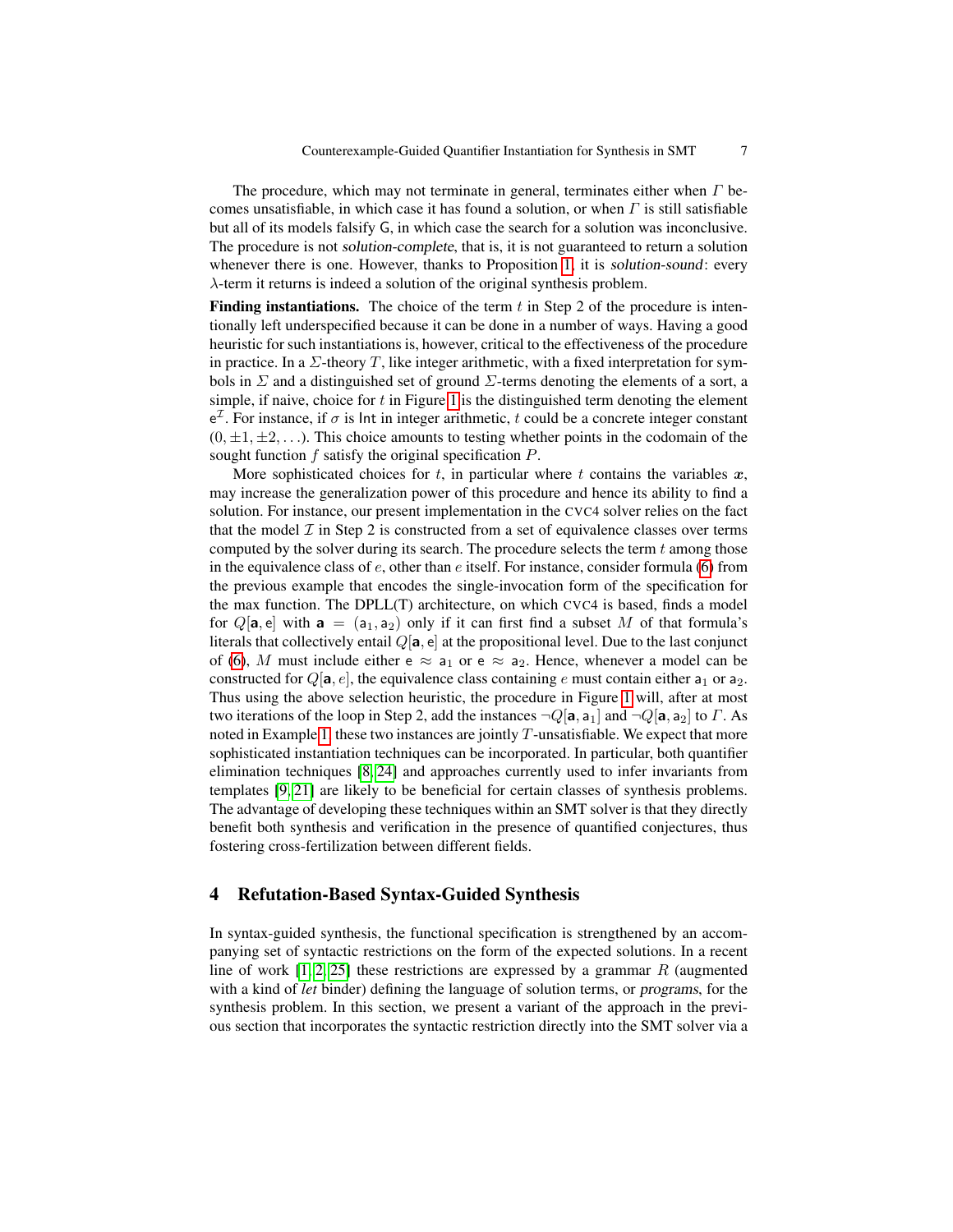$\forall x \ y \text{ ev}(\mathsf{x}_1, x, y) \approx x \qquad \forall s_1 \ s_2 \ x \ y \text{ ev}(\mathsf{leq}(s_1, s_2), x, y) \approx (\mathsf{ev}(s_1, x, y) \leq \mathsf{ev}(s_2, x, y))$  $\forall x \, y \, \mathsf{ev}(\mathsf{x}_2, x, y) \approx y \qquad \forall s_1 \, s_2 \, x \, y \, \mathsf{ev}(\mathsf{eq}(s_1, s_2), x, y) \approx (\mathsf{ev}(s_1, x, y) \approx \mathsf{ev}(s_2, x, y))$  $\forall x \ y \text{ ev}(\textsf{zero}, x, y) \approx 0 \quad \forall c_1 \ c_2 \ x \ y \text{ ev}(\textsf{and}(c_1, c_2), x, y) \approx (\textsf{ev}(c_1, x, y) \land \textsf{ev}(c_2, x, y))$  $\forall x \, y \, \text{ev}(\text{one}, x, y) \approx 1$   $\forall cx \, y \, \text{ev}(\text{not}(c), x, y) \approx \neg \text{ev}(c, x, y)$  $\forall s_1 s_2 x y$  ev(plus( $s_1, s_2$ ),  $x, y$ )  $\approx$  ev( $s_1, x, y$ ) + ev( $s_2, x, y$ )  $∀s_1 s_2 x y$  ev(minus(s<sub>1</sub>, s<sub>2</sub>), x, y) ≈ ev(s<sub>1</sub>, x, y) – ev(s<sub>2</sub>, x, y)  $\forall c \, s_1 \, s_2 \, x \, y \, \text{ev}(\text{if}(c, s_1, s_2), x, y) \approx \text{ite}(\text{ev}(c, x, y), \text{ev}(s_1, x, y), \text{ev}(s_2, x, y))$ 

<span id="page-7-1"></span>Fig. [2.](#page-7-0) Axiomatization of the evaluation operators in grammar  $R$  from Example 2.

deep embedding of the syntactic restriction  $R$  into the solver's logic. The main idea is to represent  $R$  as a set of algebraic datatypes and build into the solver an interpretation of these datatypes in terms of the original theory T.

While our approach is parametric in the background theory  $T$  and the restriction  $R$ , it is best explained here with a concrete example.

<span id="page-7-0"></span>*Example 2.* Consider again the synthesis conjecture [\(6\)](#page-5-1) from Example [1](#page-5-2) but now with a syntactic restriction  $R$  for the solution space expressed by these algebraic datatypes:

> $S = x_1 | x_2 |$  zero | one | plus(S, S) | minus(S, S) | if(C, S, S)  $C := \text{leg}(S, S) | \text{eq}(S, S) | \text{and}(C, C) | \text{not}(C)$

The datatypes are meant to encode a term signature that includes nullary constructors for the variables  $x_1$  and  $x_2$  of [\(6\)](#page-5-1), and constructors for the symbols of the arithmetic theory  $T$ . Terms of sort  $S$  (resp., C) refer to theory terms of sort  $Int$  (resp., Bool).

Instead of the theory of linear integer arithmetic, we now consider its combination  $T<sub>D</sub>$  with the theory of the datatypes above extended with two evaluation operators, that is, two function symbols  $ev^{S \times Int \times Int \rightarrow Int}$  and  $ev^{C \times Int \times Int \rightarrow Bool}$  respectively embedding S in Int and C in Bool. We define  $T_D$  so that all of its models satisfy the formulas in Figure [2.](#page-7-1) The evaluation operators effectively define an interpreter for programs (i.e., terms of sort S and C) with input parameters  $x_1$  and  $x_2$ .

It is possible to instrument an SMT solver that support user-defined datatypes, quantifiers and linear arithmetic so that it constructs automatically from the syntactic restriction  $R$  both the datatypes S and C and the two evaluation operators. Reasoning about S and C is done by the built-in subsolver for datatypes. Reasoning about the evaluation operators is achieved by reducing ground terms of the form  $ev(d, t_1, t_2)$  to smaller terms by means of selected instantiations of the axioms from Figure [2,](#page-7-1) with a number of instances proportional to the size of term  $d$ . It is also possible to show that  $T<sub>D</sub>$  is satisfaction complete with respect to the class

$$
\mathbf{L}_2 := \{ \exists g \, \forall z \, P[\lambda z. \, \mathsf{ev}(g, z), \, x] \mid P[f, x] \in \mathbf{P} \}
$$

where instead of terms of the form  $f(t_1, t_2)$  in P we have, modulo  $\beta$ -reductions, terms of the form  $ev(g, t_1, t_2)$ .<sup>[6](#page-7-2)</sup> For instance, the formula  $P[f, x]$  in Equation [\(5\)](#page-5-3) from Exam-

<span id="page-7-2"></span><sup>&</sup>lt;sup>6</sup> We stress again, that both the instrumentation of the solver and the satisfaction completeness argument for the extended theory are generic with respect to the syntactic restriction on the synthesis problem and the original satisfaction complete theory T.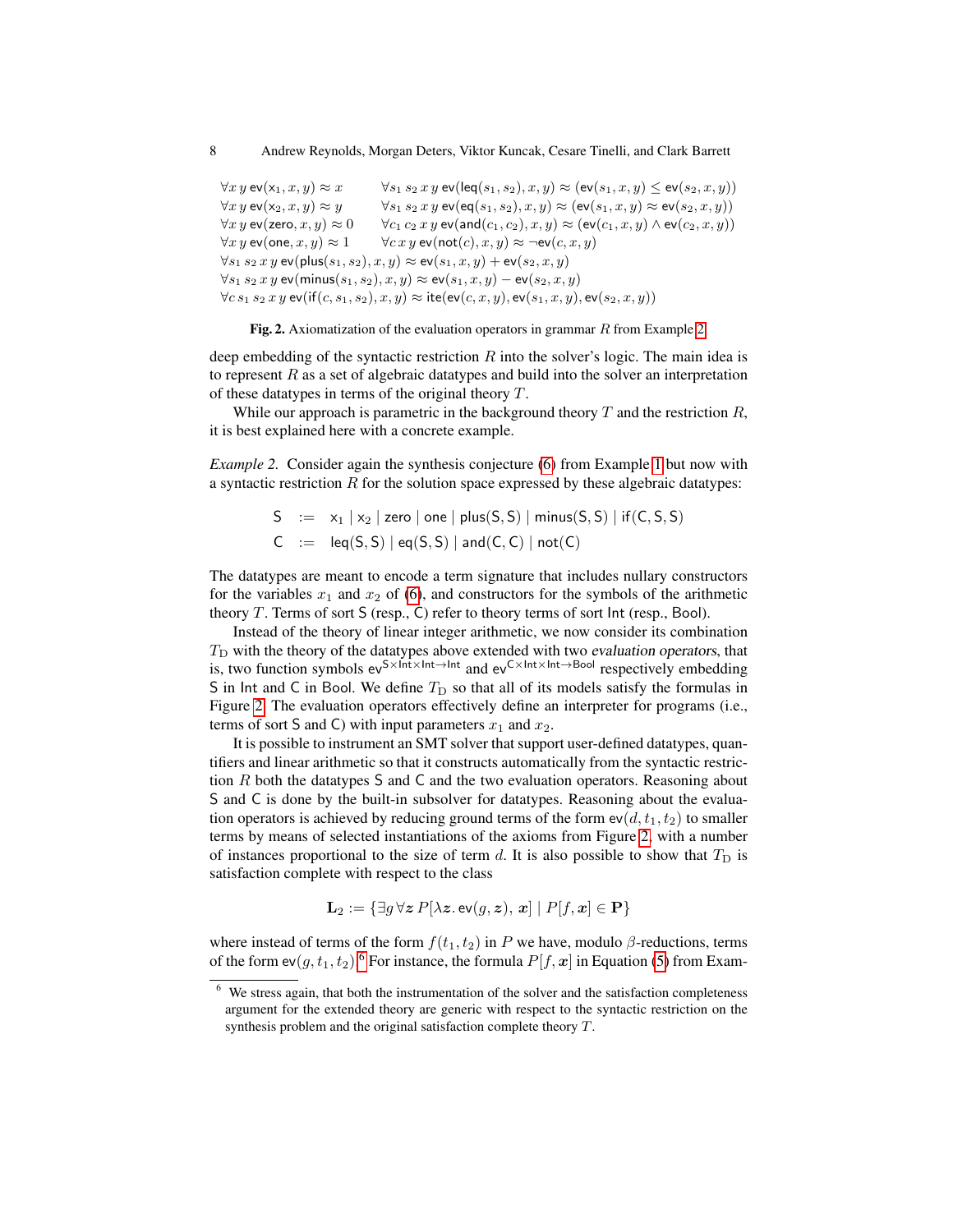1.  $\Gamma := \emptyset$ 

<span id="page-8-2"></span>2. Repeat

- (a) Let k be a tuple of distinct fresh constants. If there is a model *I* of  $T_D$  satisfying *Γ and* **G**, then  $\Gamma := \Gamma \cup \{ \neg P_{ev} [e^{\mathcal{I}}, \mathbf{k}] \}$ ; otherwise, return "no solution found"
- <span id="page-8-1"></span>(b) If there is a model  $\mathcal J$  of  $T_D$  satisfying  $\Gamma$ , then  $\Gamma := \Gamma \cup {\mathsf G} \Rightarrow P_{\text{ev}}[{\mathsf e}, {\mathsf k}^{\mathcal J}]$ ; otherwise, return  $e^{\mathcal{I}}$  as a solution

<span id="page-8-0"></span>Fig. 3. A refutation-based syntax-guided synthesis procedure for  $\exists f \forall x P_{ev}[f, x]$ .

ple [1](#page-5-2) can be restated in  $T_D$  as the formula below where g is a variable of type S:

$$
P_{\text{ev}}[g, \boldsymbol{x}] := \text{ev}(g, \boldsymbol{x}) \geq x_1 \wedge \text{ev}(g, \boldsymbol{x}) \geq x_2 \wedge (\text{ev}(g, \boldsymbol{x}) \approx x_1 \vee \text{ev}(g, \boldsymbol{x}) \approx x_2)
$$

In contrast to  $P[f, x]$ , the new formula  $P_{ev}[g, x]$  is first-order, with the role of the second-order variable  $f$  now played by the first-order variable  $g$ .

When asked for a solution for  $(5)$  under the restriction  $R$ , the instrumented SMT solver will try to determine instead the T<sub>D</sub>-unsatisfiability of  $\forall g \exists x \neg P_{ev}[g, x]$ . Instantiating g in the latter formula with  $s := \text{if}(\text{leg}(x_1, x_2), x_2, x_1)$ , say, produces a formula that the solver can prove to be  $T_D$ -unsatisfiable. This suffices to show that the program ite( $x_1 \leq x_2, x_2, x_1$ ), the analogue of s in the language of T, is a solution of the synthesis conjecture  $(5)$  under the syntactic restriction  $R$ .

To prove the unsatisfiability of formulas like  $\forall g \exists x \neg P_{\text{ev}}[g, x]$  in the example above we use a procedure similar to that in Section [3,](#page-4-4) but specialized to the extended theory  $T<sub>D</sub>$ . The procedure is described in Figure [3.](#page-8-0) Like the one in Figure [1,](#page-5-0) it uses an uninterpreted constant e representing a solution candidate, and a Boolean variable G representing the existence of a solution. The main difference, of course, is that now e ranges over the datatype representing the restricted solution space. In any model of  $T_D$ , a term of datatype sort evaluates to a term built exclusively with constructor symbols. This is why the procedure returns in Step [2b](#page-8-1) the value of e in the model  $\mathcal I$  found in Step [2a.](#page-8-2) As we showed in the previous example, a program that solves the original problem can then be reconstructed from the returned datatype term.

**Implementation.** We implemented the procedure in the CVC4 solver. Figure [4](#page-9-0) shows a run of that implementation over the conjecture from Example [2.](#page-7-0) In this run, note that each model found for e satisfies all values of counterexamples found for previous candidates. After the sixth iteration of Step [2a,](#page-8-2) the procedure finds the candidate if (leq(x<sub>1</sub>, x<sub>2</sub>), x<sub>2</sub>, x<sub>1</sub>), for which no counterexample exists, indicating that the procedure has found a solution for the synthesis conjecture. Currently, this problem can be solved in about 0.5 seconds in the latest development version of CVC4.

To make the procedure practical it is necessary to look for *small* solutions to synthesis conjectures. A simple way to limit the size of the candidate solutions is to consider smaller programs before larger ones. Adapting techniques for finding finite models of minimal size [\[29\]](#page-16-10), we use a strategy that starting, from  $n = 0$ , searches for programs of size  $n + 1$  only after its has exhausted the search for programs of size n. In solvers based on the  $DPLL(T)$  architecture, like CVC4, this can be accomplished by introducing a splitting lemma of the form (size(e)  $\leq 0 \vee \neg$ size(e)  $\leq 0$ ) and asserting size(e)  $\leq 0$ as the first decision literal, where size is a function symbol of type  $\sigma \to \text{Int}$  for every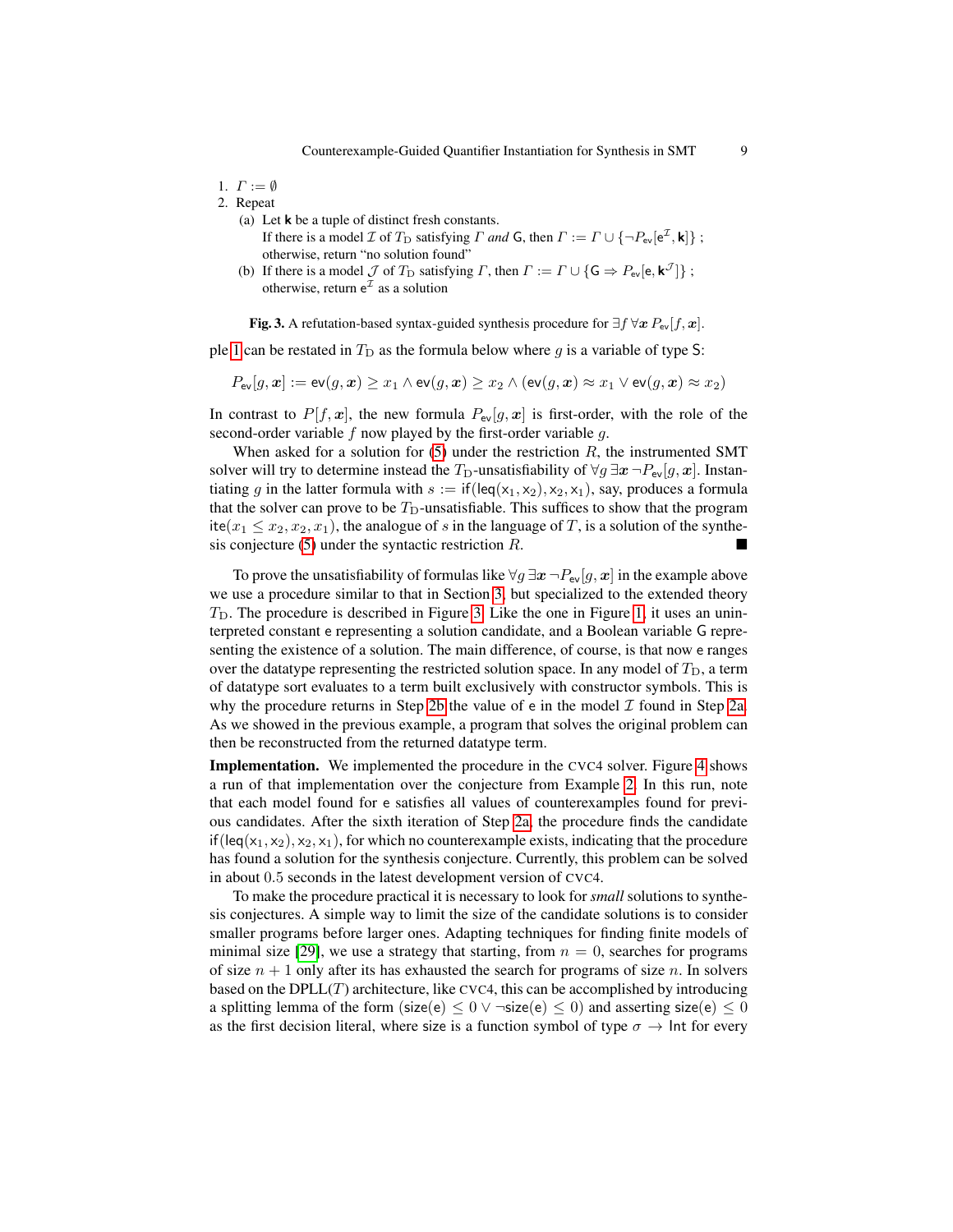| Step           | Model                                                                          | Added Formula                                                                                              |
|----------------|--------------------------------------------------------------------------------|------------------------------------------------------------------------------------------------------------|
| 2a             | $\{e \mapsto x_1, \dots\}$                                                     | $\neg P_{\text{ev}}[x_1, a_1, b_1]$                                                                        |
| 2b             | ${a_1 \mapsto 0, b_1 \mapsto 1, \ldots}$                                       | $\mathsf{G} \Rightarrow P_{\mathsf{ev}}[\mathsf{e},0,1]$                                                   |
| 2a             | $\{e \mapsto x_2, \dots\}$                                                     | $\neg P_{\text{ev}}[x_2, a_2, b_2]$                                                                        |
| 2b             | ${a_2 \mapsto 1, b_2 \mapsto 0, \ldots}$                                       | $G \Rightarrow P_{ev}[e, 1, 0]$                                                                            |
| 2a             | $\{e \mapsto \text{one}, \dots\}$                                              | $\neg P_{\text{ev}}$ one, $a_3$ , $b_3$                                                                    |
| 2b             | ${a_3 \mapsto 2, b_3 \mapsto 0, \ldots}$                                       | $\mathsf{G} \Rightarrow P_{\mathsf{ev}}[\mathsf{e},2,0]$                                                   |
| 2a             | $\{e \mapsto \mathsf{plus}(x_1, x_2), \ldots\}$                                | $\neg P_{\text{ev}}[\text{plus}(x_1, x_2), a_4, b_4]$                                                      |
| 2b             | $\{a_4 \mapsto 1, b_4 \mapsto 1, \ldots\}$                                     | $G \Rightarrow P_{ev}[e, 1, 1]$                                                                            |
| 2a             | $\{e \mapsto \text{if}(\text{leg}(x_1, \text{one}), \text{one}, x_1), \dots\}$ | $\neg P_{\text{ev}}$ if (leq(x <sub>1</sub> , one), one, x <sub>1</sub> ), a <sub>5</sub> , b <sub>5</sub> |
| 2b             | ${a_5 \mapsto 1, b_5 \mapsto 2, \ldots}$                                       | $G \Rightarrow P_{ev}[e, 1, 2]$                                                                            |
| 2a             | $\{e \mapsto \text{if}(\text{leg}(x_1, x_2), x_2, x_1), \dots\}$               | $\neg P_{\text{ev}}[\text{if}(\text{leg}(x_1, x_2), x_2, x_1), a_6, b_6]$                                  |
| 2 <sub>b</sub> | none                                                                           |                                                                                                            |

For  $i = 1, \ldots, 6$ ,  $a_i$  and  $b_i$  are fresh constants of type Int.

<span id="page-9-0"></span>Fig. 4. A run of the procedure from Figure [3.](#page-8-0)

datatype sort  $\sigma$  and stands for the function that maps each datatype value to its term size (i.e., the number of non-nullary constructor applications in the term). We do the same for size(e)  $\leq 1$  if and when  $\neg$ size(e)  $\leq 0$  becomes asserted. We extended the procedure for algebraic datatypes in CVC4 [\[6\]](#page-15-16) to handle constraints involving size. The extended procedure remains a decision procedure for input problems with a concrete upper bound on terms of the form  $size(u)$ , for each variable or uninterpreted constant u of datatype sort in the problem. This is enough for our purposes since the only term  $u$ like that in our synthesis procedure is e.

<span id="page-9-1"></span>Proposition 2. With the search strategy above, the procedure in Figure [3](#page-8-0) has the following properties:

- 1. (Solution Soundness) Every term it returns can be mapped to a solution of the original synthesis conjecture  $\exists f \forall x P[f, x]$  under the restriction R.
- 2. (Refutation Soundness) If it answers "no solution found", the original conjecture has no solutions under the restriction R.
- 3. (Solution Completeness) If the original conjecture has a solution under  $R$ , the procedure will find one.

Note that by this proposition the procedure can diverge only if the input synthesis conjecture has no solution. We refer the reader to a longer version of this paper for a proof of Proposition [2](#page-9-1) [\[26\]](#page-16-11). For a general idea, the proof of solution soundness is based on the observation that when the procedure terminates at Step [2b,](#page-8-1)  $\Gamma$  has an unsatisfiable core with just one instance of  $\neg P[g, x]$ . The procedure is refutation sound since when no model of  $\Gamma$  in Step [2a](#page-8-2) satisfies G, we have that even an arbitrary e cannot satisfy the current set of instances added to  $\Gamma$  in Step [2b.](#page-8-1) Finally, the procedure is solution complete first of all because Step [2a](#page-8-2) and [2b](#page-8-1) are effective thanks to the decidability of the background theory  $T_D$ . Each execution of Step [2a](#page-8-2) is guaranteed to produce a new candidate since  $T<sub>D</sub>$  is also satisfaction complete. Thus, in the worst case, the procedure amounts an enumeration of all possible programs until a solution is found.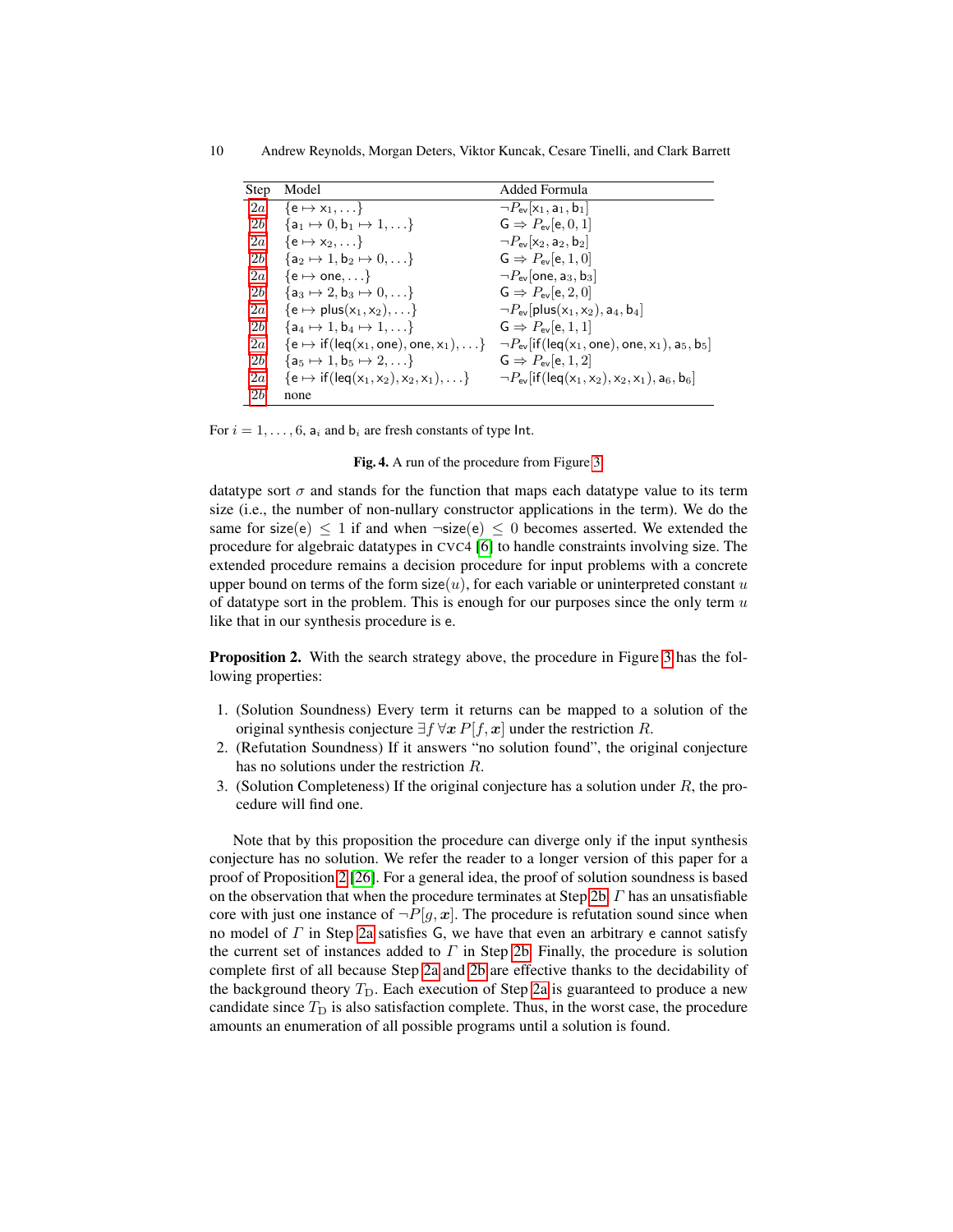#### <span id="page-10-0"></span>5 Single Invocation Techniques for Syntax-Guided Problems

In this section, we considered the combined case of *single-invocation synthesis conjectures with syntactic restrictions*. Given a set R of syntactic restrictions expressed by a datatype S for programs and a datatype C for Boolean expressions, consider the case where (i) S contains the constructor if :  $C \times S \times S \rightarrow S$  (with the expected meaning) and  $(ii)$  the function to be synthesized is specified by a single-invocation property that can be expressed as a term of sort C. This is the case for the conjecture from Example [2](#page-7-0) where the property  $P_{ev}[g, x]$  can be rephrased as:

$$
P_{\mathsf{C}}[g, \boldsymbol{x}] := \mathsf{ev}(\mathsf{and}(\mathsf{leg}(\mathsf{x}_1, g), \mathsf{and}(\mathsf{leg}(\mathsf{x}_2, g), \mathsf{or}(\mathsf{eq}(g, \mathsf{x}_1), \mathsf{eq}(g, \mathsf{x}_2)))) , \boldsymbol{x}) \quad \textit{(7)}
$$

where again g has type S,  $x = (x_1, x_2)$ , and  $x_1$  and  $x_2$  have type Int. The procedure in Figure [1](#page-5-0) can be readily modified to apply to this formula, with  $P_{\mathsf{C}}[g, \mathbf{k}]$  and g taking the role respectively of  $Q[k, y]$  and y in that figure, since it generates solutions meeting our syntactic requirements. Running this modified procedure instead the one in Figure [3](#page-8-0) has the advantage that only the outputs of a solution need to be synthesized, not conditions in ite-terms. However, in our experimental evaluation found that the overhead of using an embedding into datatypes for syntax-guided problems is significant with respect to the performance of the solver on problems with no syntactic restrictions. For this reason, we advocate an approach for single-invocation synthesis conjectures with syntactic restrictions that runs the procedure from Figure [1](#page-5-0) as is, ignoring the syntactic restrictions R, and subsequently reconstructs from its returned solution one satisfying the restrictions. For that it is useful to assume that terms  $t$  in  $T$  can be effectively reduced to some (T-equivalent and unique) *normal form*, which we denote by  $t \downarrow$ .

Say the procedure from Figure [1](#page-5-0) returns a solution  $\lambda x$ . t for a function f. To construct from that a solution that meets the syntactic restrictions specified by datatype S, we run the iterative procedure described in Figure [5.](#page-11-0) This procedure maintains an evolving set A of triples of the form  $(t, s, D)$ , where D is a datatype, t is a term in normal form,  $s$  is a term satisfying the restrictions specified by  $D$ . The procedure incrementally makes calls to the subprocedure rcon, which takes a normal form term  $t$ , a datatype  $D$ and the set A above, and returns a pair  $(s, U)$  where s is a term equivalent to t in T, and U is a set of pairs  $(s', D')$  where s' is a subterm of s that fails to satisfy the syntactic restriction expressed by datatype  $D'$ . Overall, the procedure alternates between calling rcon and adding triples to A until  $\text{rcon}(t, D, A)$  returns a pair of the form  $(s, \emptyset)$ , in which case s is a solution satisfying the syntactic restrictions specified by S.

*Example 3.* Say we wish to construct a solution equivalent to  $\lambda x_1 x_2 x_1 + (2 \ast x_2)$  that meets restrictions specified by datatype S from Example [2.](#page-7-0) To do so, we let  $A = \emptyset$ , and call  $rcon((x_1 + (2 * x_2)) \downarrow, S, A)$ . Since A is empty and + is the analogue of constructor plus<sup>SSS</sup> of S, assuming  $(x_1 + (2 \cdot x_2)) \downarrow = x_1 + (2 \cdot x_2)$ , we may choose to return a pair based on the result of calling rcon on  $x_1 \downarrow$  and  $(2 * x_2) \downarrow$ . Since  $x_1^S$  is a constructor of S and  $x_1 \downarrow = x_1$ ,  $\text{rcon}(x_1, \mathsf{S}, A)$  returns  $(x_1, \emptyset)$ . Since S does not have a constructor for  $*$ , we must either choose a term t such that  $t \downarrow = (2 * x_2) \downarrow$  where the topmost symbol of  $t$  is the analogue of a constructor in  $S$ , or otherwise return the pair  $(2 * x_2, \{(2 * x_2, S)\})$ . Suppose we do the latter, and thus  $rcon(x_1 + (2 * x_2), S, A)$ returns  $(x_1 + (2 \cdot x_2), \{(2 \cdot x_2, S)\})$ . Since the second component of this pair is not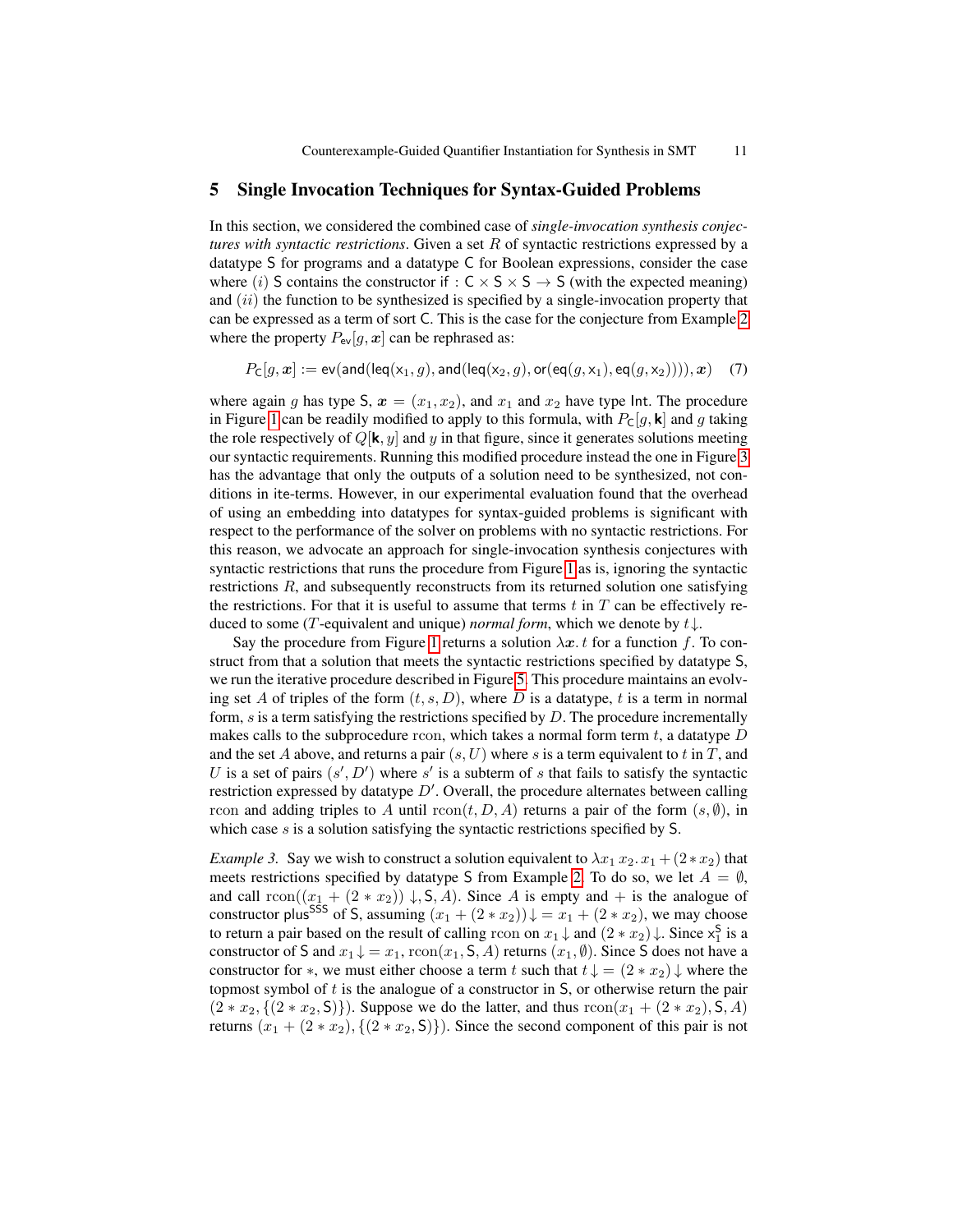12 Andrew Reynolds, Morgan Deters, Viktor Kuncak, Cesare Tinelli, and Clark Barrett

1.  $A := \emptyset$ ;  $t' := t \downarrow$ 

- <span id="page-11-1"></span>2. for  $i = 1, 2, ...$ 
	- (a)  $(s, U) := \text{rcon}(t', \mathsf{S}, A);$
	- (b) if U is empty, return s; otherwise, for each datatype  $D_i$  occurring in U let  $d_i$  be the  $i^{th}$  term in a fair enumeration of the elements of  $D_j$ let  $t_i$  be the analogue of  $d_i$  in the background theory  $T$ add  $(t_i \downarrow, t_i, D_j)$  to A

#### $rcon(t, D, A)$

- if  $(t, s, D) \in A$ , return  $(s, \emptyset)$ ; otherwise, do one of the following:
- (1) choose a  $f(t_1,\ldots,t_n)$  s.t.  $f(t_1,\ldots,t_n) \downarrow t$  and f has an analogue  $c^{D_1\ldots D_nD}$  in D let  $(s_i, U_i) = \text{rcon}(t_i \downarrow, D_i, A)$  for  $i = 1, \ldots, n$ return  $(f(s_1, \ldots, s_n), U_1 \cup \ldots \cup U_n)$
- <span id="page-11-0"></span>(2) return  $(t, \{(t, D)\})$

Fig. 5. A procedure for finding a term equivalent to t that meets the syntactic restrictions specified by datatype S.

empty, we pick in Step [2b](#page-11-1) the first element of S,  $x_1$  say, and add  $(x_1, x_1, S)$  to A. We then call  $\text{rcon}((x_1 + (2 \ast x_2)) \downarrow, S, A)$  which by the same strategy above returns  $(x_1 + (2*x_2), \{(2*x_2, S)\})$ . This process continues until we pick, the term plus(x<sub>2</sub>, x<sub>2</sub>) say, whose analogue is  $x_2+x_2$ . Assuming  $(x_2+x_2)\downarrow = (2*x_2)\downarrow$ , after adding the pair  $(2*x_2, x_2+x_2, S)$  to A,  $rcon((x_1+(2*x_2))\downarrow, S, A)$  returns the pair  $(x_1+(x_2+x_2), \emptyset)$ , indicating that  $\lambda x_1 x_2 x_1 + (x_2 + x_2)$  is equivalent to  $\lambda x_1 x_2 x_1 + (2 \cdot x_2)$ , and meets the restrictions specified by S.

This procedure depends upon the use of normal forms for terms. It should be noted that, since the top symbol of  $t$  is generally ite, this normalization includes both low-level rewriting of literals within  $t$ , but also includes high-level rewriting techniques such as ite simplification, redundant subterm elimination and destructive equality resolution. Also, notice that we are not assuming that  $t \downarrow = s \downarrow$  if and only if t is equivalent to s, and thus normal forms only underapproximate an equivalence relation between terms. Having a (more) consistent normal form for terms allows us to compute a (tighter) underapproximation, thus improving the performance of the reconstruction. In this procedure, we use the same normal form for terms that is used by the individual decision procedures of CVC4. This is unproblematic for theories such as linear arithmetic whose normal form for terms is a sorted list of monomials, but it can be problematic for theories such as bitvectors. As a consequence, we use several optimizations, omitted in the description of the procedure in Figure [5,](#page-11-0) to increase the likelihood that the procedure terminates in a reasonable amount of time. For instance, in our implementation the return value of rcon is not recomputed every time  $A$  is updated. Instead, we maintain an evolving directed acyclic graph (dag), whose nodes are pairs  $(t, S)$  for term t and datatype S (the terms we have yet to reconstruct), and whose edges are the direct subchildren of that term. Datatype terms are enumerated for all datatypes in this dag, which is incrementally pruned as pairs are added to A until it becomes empty. Another optimization is that the procedure rcon may choose to try simultaneously to reconstruct *multiple* terms of the form  $f(t_1, \ldots, t_n)$  when matching a term t to a syntactic specification S, reconstructing  $t$  when any such term can be reconstructed.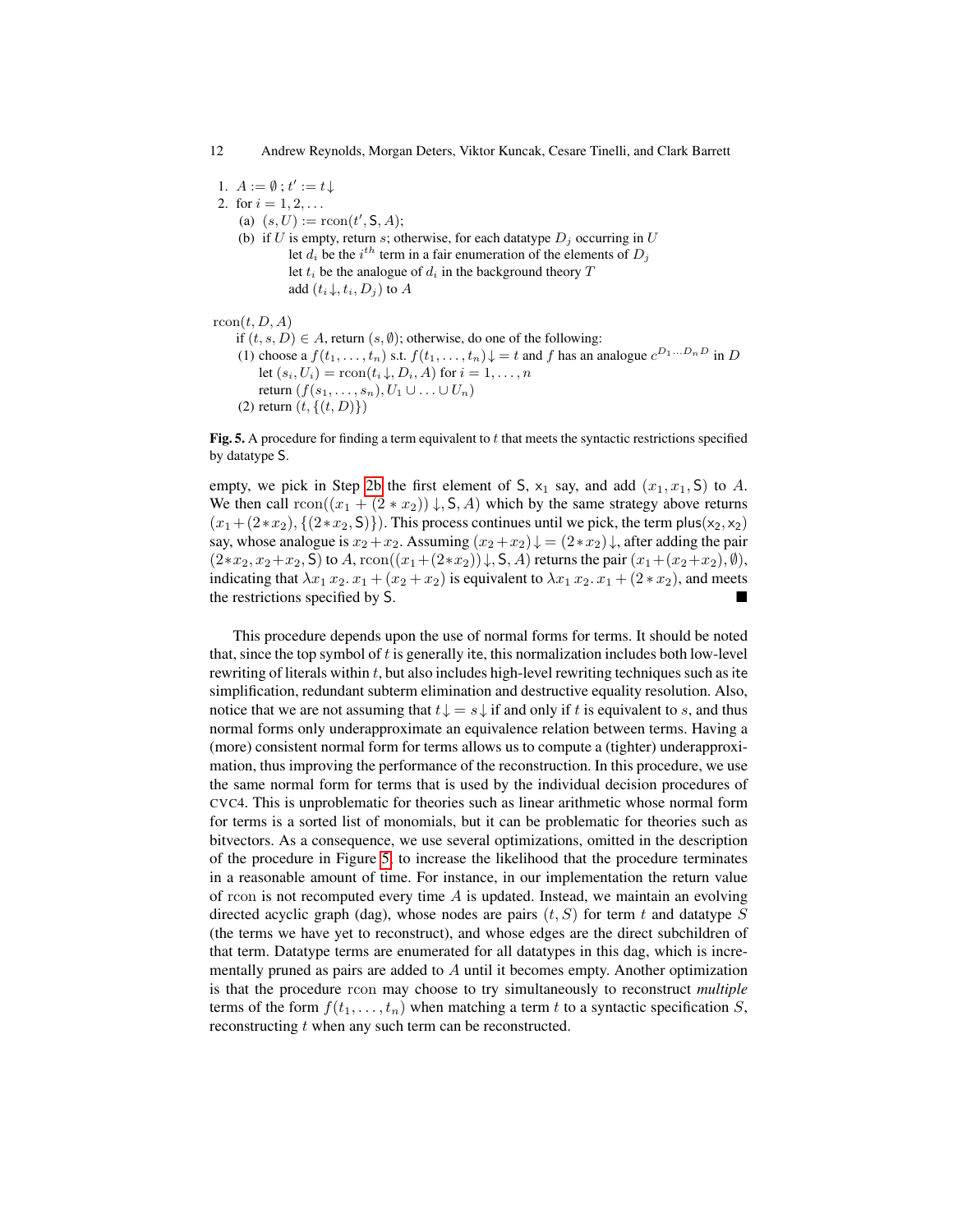|                           |  |                                               |  |                   |  |                      |  |                                     |             |                                    |  |                 |  |                            | array (32)   by (7)   hd (56)   icfp (50)   int (15)   let (8)   multf (8)   Total (176) |                    |
|---------------------------|--|-----------------------------------------------|--|-------------------|--|----------------------|--|-------------------------------------|-------------|------------------------------------|--|-----------------|--|----------------------------|------------------------------------------------------------------------------------------|--------------------|
|                           |  |                                               |  | time $#$ time $#$ |  | time $#$             |  | time $#$                            |             |                                    |  |                 |  | time $#$ time $#$ time $#$ |                                                                                          | time               |
| esolver                   |  | $\overline{4}$ 2250.7   2 71.2   50 878.5   0 |  |                   |  |                      |  |                                     |             | $0 \mid 5 \mid 14 \mid 6.7 \mid 2$ |  | 0.017           |  |                            |                                                                                          | $0.6$ 70 4617.7    |
| $cvc4+sg$                 |  | $3.1 \,   \, 0$                               |  |                   |  | $0 34$ 4308.9 1      |  | $0.5$   3                           |             |                                    |  | $0.5 \mid 7$    |  | $628.3$ 48                 |                                                                                          | 4943               |
| $\text{cvc4+si-r}$ $(32)$ |  |                                               |  |                   |  |                      |  | $1.2(6)$ 4.7(56) 2.1(43) 3403.5(15) |             |                                    |  | $0.6(8)$ 1.0(8) |  |                            |                                                                                          | $0.2$ (168) 3413.3 |
| cvc4+si   30 $1449.5$   5 |  |                                               |  |                   |  | $0.1$   52 2322.9  0 |  |                                     | $0\sqrt{6}$ | $0.1$   2                          |  | $0.5$   7       |  |                            |                                                                                          | $0.1$   102 3773.2 |

<span id="page-12-1"></span>Fig. 6. Results for single-invocation synthesis conjectures, showing times (in seconds) and number of benchmarks solved by each solver and configuration over 8 benchmark classes with a 3600s timeout. The number of benchmarks solved by configuration cvc4+si-r are in parentheses because its solutions do not necessarily satisfy the given syntactic restrictions.

Although the overhead of this procedure can be significant when large subterms do not meet the syntactic restrictions, we found that in practice it quickly terminates successfully for a majority of the solutions we considered where reconstruction was possible, as we discuss in the next section. Furthermore, it makes our implementation more robust, since it effectively treats in the same way different properties that are equal modulo normalization (which is parametric in the built-in theories we consider).

### 6 Experimental Evaluation

We implemented the techniques from the previous sections in the SMT solver CVC4 [\[4\]](#page-15-17), which has support for quantified formulas and a wide range of theories including arithmetic, bitvectors, and algebraic datatypes. We evaluated our implementation on 243 benchmarks used in the SyGuS 2014 competition [\[1\]](#page-15-3) that were publicly available on the StarExec execution service [\[35\]](#page-16-12). The benchmarks are in a new format for specifying syntax-guided synthesis problems [\[25\]](#page-16-4). We added parsing support to CVC4 for most features of this format. All SyGuS benchmarks considered contain synthesis conjectures whose background theory is either linear integer arithmetic or bitvectors. We made some minor modifications to benchmarks to avoid naming conflicts, and to explicitly define several bitvector operators that are not supported natively by CVC4.

We considered multiple configurations of CVC4 corresponding to the techniques mentioned in this paper. Configuration cvc4+sg executes the syntax-guided procedure from Section [4,](#page-6-0) even in cases where the synthesis conjecture is single-invocation. Configuration cvc4+si-r executes the procedure from Section [3](#page-4-4) on all benchmarks having conjectures that it can deduce are single-invocation. In total, it discovered that 176 of the 243 benchmarks could be rewritten into a form that was single-invocation. This configuration simply ignores any syntax restrictions on the expected solution. Finally, configuration cvc4+si uses the same procedure used by cvc4+si-r but then attempts to reconstruct any found solution as a term in required syntax, as described in Section [5.](#page-10-0)

We ran all configurations on all benchmarks on the StarExec cluster.<sup>[7](#page-12-0)</sup> We provide comparative results here primarily against the enumerative CEGIS solver ES-OLVER [\[36\]](#page-16-13), the winner of the SyGuS 2014 competition. In our tests, we found that ESOLVER performed significantly better than the other entrants of that competition.

Benchmarks with single-invocation synthesis conjectures. The results for benchmarks with single-invocation properties are shown in Figure [6.](#page-12-1) Configuration cvc4+si-r

<span id="page-12-0"></span><sup>7</sup> A detailed summary can be found at <http://lara.epfl.ch/w/cvc4-synthesis>.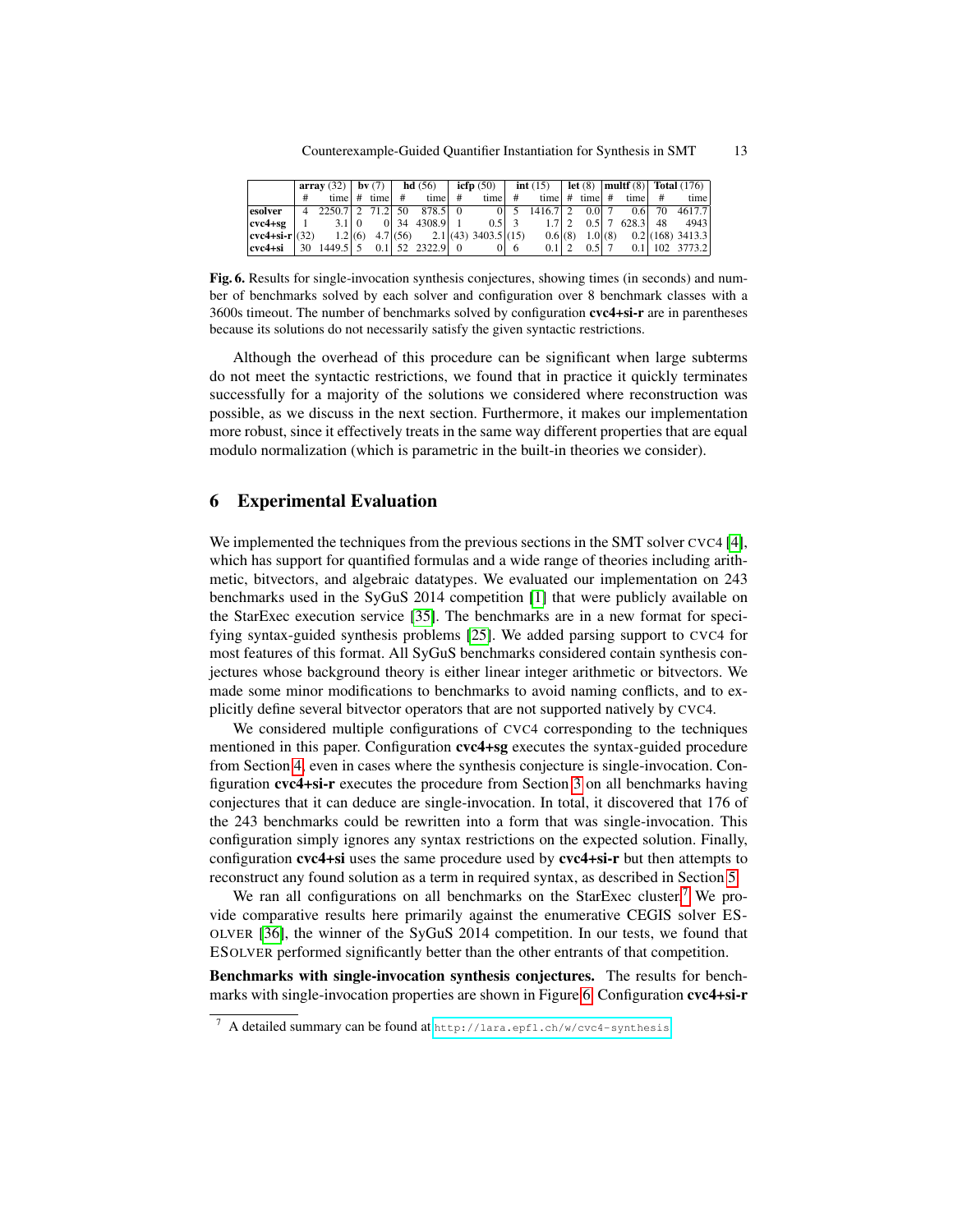|                                                                                                             |  |  | int (3) $\vert$ invgu (28) $\vert$ invg $\vert$ (28) $\vert$ vetrl (8) $\vert$ Total (67) |  |  |  |                                                        |  |
|-------------------------------------------------------------------------------------------------------------|--|--|-------------------------------------------------------------------------------------------|--|--|--|--------------------------------------------------------|--|
|                                                                                                             |  |  |                                                                                           |  |  |  | $\#$ time $\#$ time $\#$ time $\#$ time $\#$ time $\ $ |  |
| esolver 3 1.6 25 86.3 25 85.6 5 29.5 58 203.0                                                               |  |  |                                                                                           |  |  |  |                                                        |  |
| $\vert \text{cvc4+sg} \vert$ 3 1476.0 $\vert$ 23 811.6 22 2283.2 $\vert$ 5 2933.1 $\vert$ 53 7503.9 $\vert$ |  |  |                                                                                           |  |  |  |                                                        |  |

<span id="page-13-0"></span>Fig. 7. Results for synthesis conjectures that are not single-invocation, showing times (in seconds) and numbers of benchmarks solved by CVC4 and ESOLVER over 4 benchmark classes with a 3600s timeout.

found a solution (although not necessarily in the required language) very quickly for a majority of benchmarks. It terminated successfully for 168 of 176 benchmarks, and in less than a second for 159 of those. Not all solutions found using this method met the syntactic restrictions. Nevertheless, our methods for reconstructing these solutions into the required grammar, implemented in configuration cvc4+si, succeeded in 102 cases, or 61% of the total. This is 32 more benchmarks than the 70 solved by ESOLVER, the best known solver for these benchmarks so far. In total, cvc4+si solved 34 benchmarks that ESOLVER did not, while ESOLVER solved 2 that cvc4+si did not.

The solutions returned by cvc4+si-r were often large, having an order of 10K subterms for harder benchmarks. However, after exhaustively applying simplification techniques during reconstruction with configuration **cvc4+si**, we found that the size of those solutions is comparable to other solvers, and in some cases even smaller. For instance, among the 68 benchmarks solved by both ESOLVER and cvc4+si, the former produced a smaller solution in 15 cases and the latter in 9. Only in 2 cases did cvc4+si produce a solution that had 10 more subterms than the solution produced by ESOLVER. This indicates that in addition to having a high precision, the techniques from Section [5](#page-10-0) used for solution reconstruction are effective also at producing succinct solutions for this benchmark library.

Configuration cvc4+sg does not take advantage of the fact that a synthesis conjecture is single-invocation. However, it was able to solve 48 of these benchmarks, including a small number not solved by any other configuration, like one from the icfp class whose solution was a single argument function over bitvectors that shifted its input right by four bits. In addition to being solution complete, cvc4+sg always produces solutions of minimal term size, something not guaranteed by the other solvers and CVC4 configurations. Of the 47 benchmarks solved by both cvc4+sg and ESOLVER, the solution returned by cvc4+sg was smaller than the one returned by ESOLVER in 6 cases, and had the same size in the others. This provides an experimental confirmation that the fairness techniques for term size described in Section [4](#page-6-0) ensure minimal size solutions.

Benchmarks with non-single-invocation synthesis conjectures. Configuration cvc4+sg is the only CVC4 configuration that can process benchmarks with synthesis conjectures that are not single-invocation. The results for ESOLVER and cvc4+sg on such benchmarks from SyGuS 2014 are shown in Figure [7.](#page-13-0) Configuration cvc4+sg solved 53 of them over a total of 67. ESOLVER solved 58 and additionally reported that 6 had no solution. In more detail, ESOLVER solved 7 benchmarks that cvc4+sg did not, while cvc4+sg solved 2 benchmarks (from the vctrl class) that ESOLVER could not solve. In terms of precision, cvc4+sg is quite competitive with the state of the art on these benchmarks. To give other points of comparison, at the SyGuS 2014 competition [\[1\]](#page-15-3) the second best solver (the Stochastic solver) solved 40 of these benchmarks within a one hour limit and Sketch solved 23.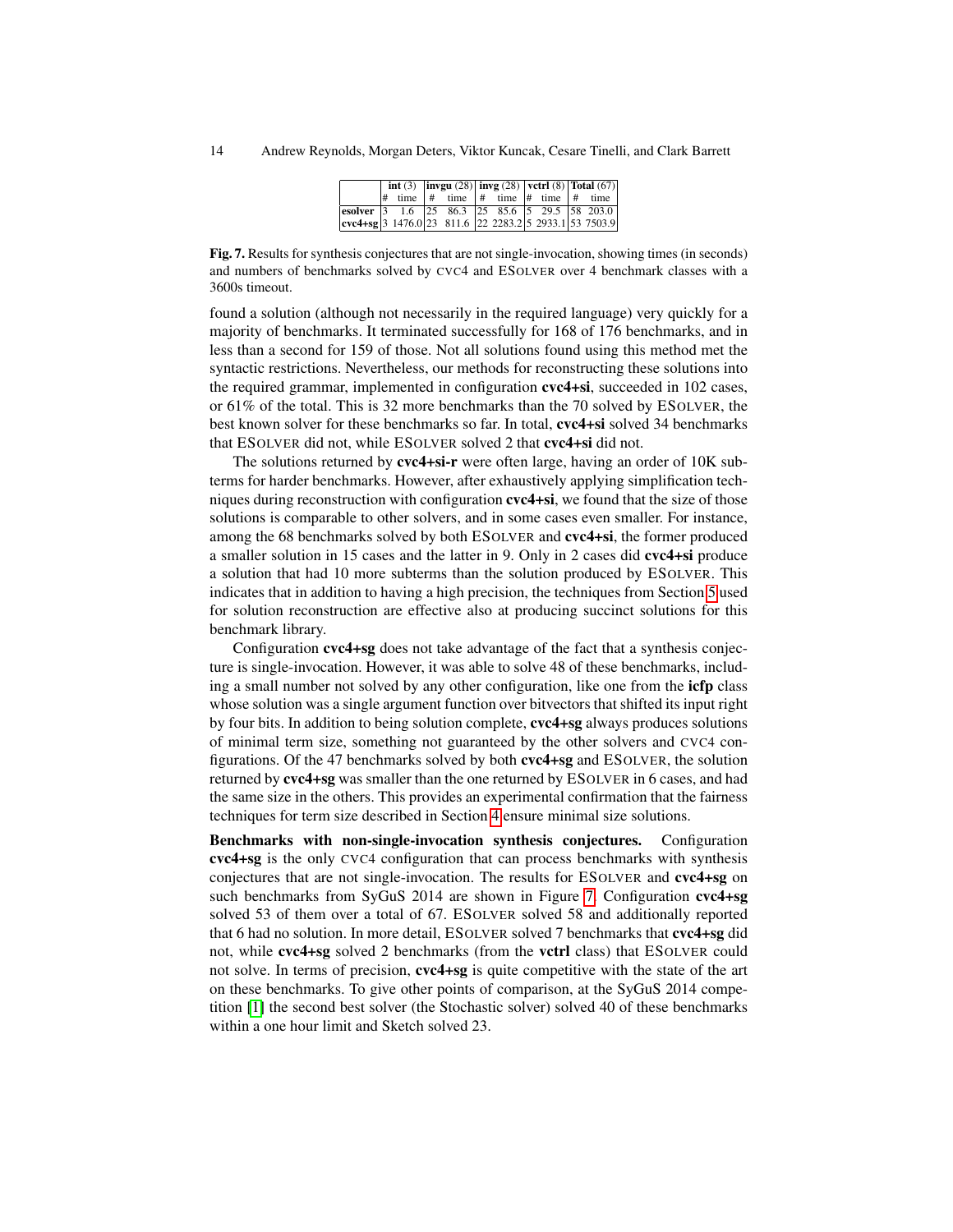|                        |                                                                          |  |  | 8 I | $\Omega$ | 10 |
|------------------------|--------------------------------------------------------------------------|--|--|-----|----------|----|
|                        | $ \operatorname{esolver} 0.01 1377.10  -   -$                            |  |  |     |          |    |
| $ {\rm cyc4+si} 0.01 $ | $0.02 \mid 0.03 \mid 0.05 \mid 0.1 \mid 0.3 \mid 1.6 \mid 8.9 \mid 81.5$ |  |  |     |          |    |

<span id="page-14-1"></span>Fig. 8. Results for parametric benchmarks class encoding the maximum of  $n$  integers. The columns show the run time for ESOLVER and CVC4 with a 3600s timeout.

Overall results. In total, over the entire SyGuS 2014 benchmark set, 155 benchmarks can be solved by a configuration of CVC4 that, whenever possible, runs the methods for single-invocation properties described in Section [3,](#page-4-4) and otherwise runs the method described in Section [4.](#page-6-0) This number is 27 higher than the 128 benchmarks solved in total by ESOLVER. Running both configuration  $\text{cvc4+sg}$  and  $\text{cvc4+si}$  in parallel<sup>[8](#page-14-0)</sup> solves 156 benchmarks, indicating that CVC4 is highly competitive with state-of-the-art tools for syntax guided synthesis. CVC4's performance is noticeably better than ESOLVER on single-invocation properties, where our new quantifier instantiation techniques give it a distinct advantage.

Competitive advantage on single-invocation properties in the presence of ite. We conclude by observing that for certain classes of benchmarks, configuration cvc4+si scales significantly better than state-of-the-art synthesis tools. Figure [8](#page-14-1) shows this in comparison with ESOLVER for the problem of synthesizing a function that computes the maximum of *n* integer inputs. As reported by Alur et al. [\[1\]](#page-15-3), no solver in the SyGuS 2014 competition was able to synthesize such a function for  $n = 5$  within one hour.

For benchmarks from the array class, whose solutions are loop-free programs that compute the first instance of an element in a sorted array, the best reported solver for these in [\[1\]](#page-15-3) was Sketch, which solved a problem for an array of length 7 in approx-imately 30 minutes.<sup>[9](#page-14-2)</sup> In contrast, cvc4+si was able to reconstruct solutions for arrays of size 15 (the largest benchmark in the class) in 0.3 seconds, and solved each of the benchmarks in the class but 8 within 1 second.

# 7 Conclusion

We have shown that SMT solvers, instead of just acting as subroutines for automated software synthesis tasks, can be instrumented to perform synthesis themselves. We have presented a few approaches for enabling SMT solvers to construct solutions for the broad class of syntax-guided synthesis problems and discussed their implementation in CVC4. This is, to the best of our knowledge, the first implementation of synthesis inside an SMT solver and it already shows considerable promise. Using a novel quantifier instantiation technique and a solution enumeration technique for the theory of algebraic datatypes, our implementation is competitive with the state of the art represented by the systems that participated in the 2014 syntax-guided synthesis competition. Moreover, for the important class of single-invocation problems when syntax restrictions permit the if-then-else operator, our implementation significantly outperforms those systems.

Acknowledgments. We would like to thank Liana Hadarean for helpful discussions on the normal form used in CVC4 for bit vector terms.

<span id="page-14-0"></span><sup>&</sup>lt;sup>8</sup> CVC4 has a *portfolio* mode that allows it to run multiple configurations at the same time.

<span id="page-14-2"></span><sup>&</sup>lt;sup>9</sup> These benchmarks, as contributed to the SyGuS benchmark set, use integer variables only; they were generated by expanding fixed-size arrays and contain no operations on arrays.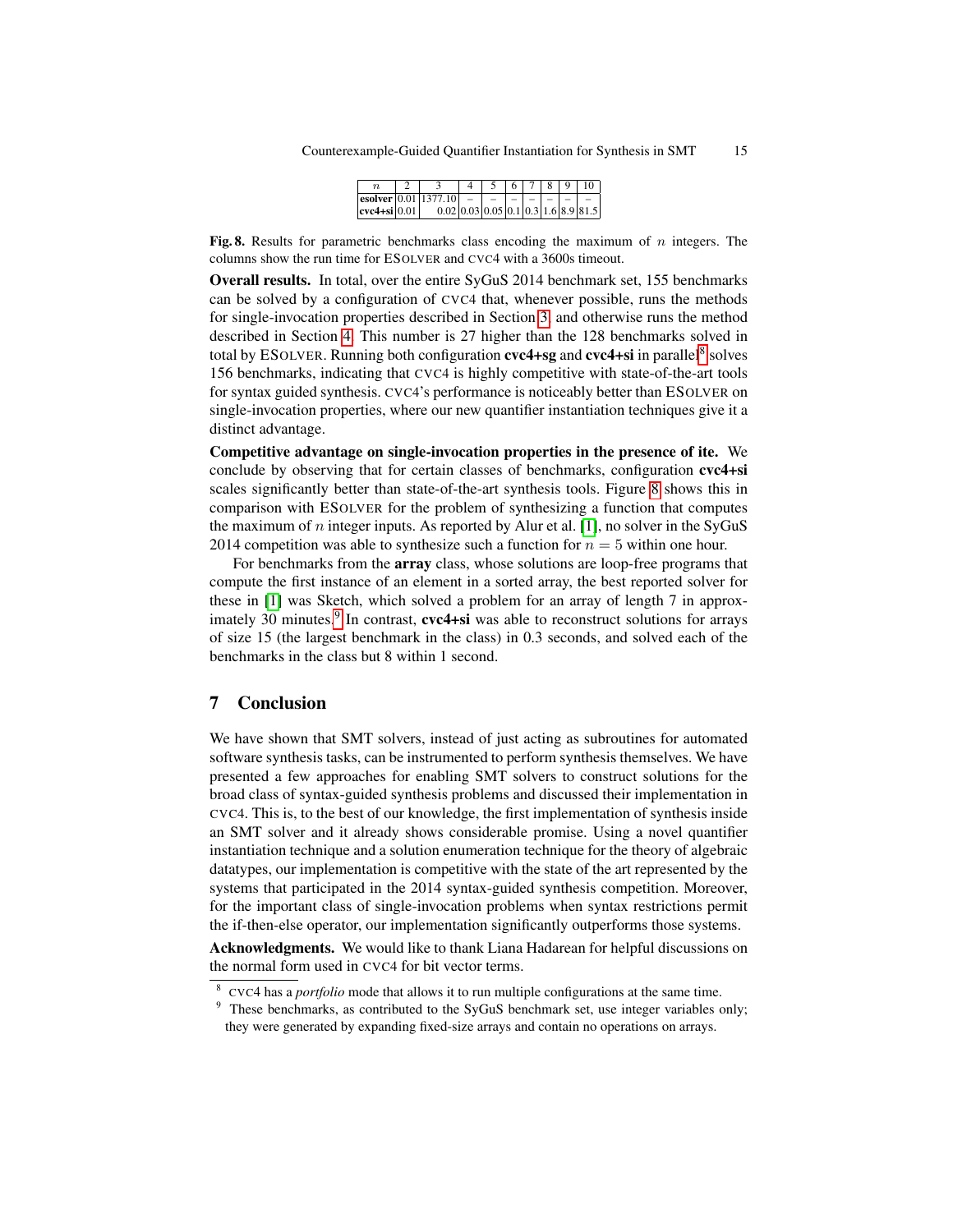### References

- <span id="page-15-3"></span>1. R. Alur, R. Bodik, E. Dallal, D. Fisman, P. Garg, G. Juniwal, H. Kress-Gazit, P. Madhusudan, M. M. K. Martin, M. Raghothaman, S. Saha, S. A. Seshia, R. Singh, A. Solar-Lezama, E. Torlak, and A. Udupa. Syntax-guided synthesis. To Appear in Marktoberdrof NATO proceedings, 2014. [http://sygus.seas.upenn.edu/files/sygus\\_extended.pdf](http://sygus.seas.upenn.edu/files/sygus_extended.pdf), retrieved 2015-02-06.
- <span id="page-15-4"></span>2. R. Alur, R. Bodík, G. Juniwal, M. M. K. Martin, M. Raghothaman, S. A. Seshia, R. Singh, A. Solar-Lezama, E. Torlak, and A. Udupa. Syntax-guided synthesis. In *FMCAD*, pages 1–17. IEEE, 2013.
- <span id="page-15-2"></span>3. R. Alur, M. M. K. Martin, M. Raghothaman, C. Stergiou, S. Tripakis, and A. Udupa. Synthesizing finite-state protocols from scenarios and requirements. In E. Yahav, editor, *Haifa Verification Conference*, volume 8855 of *LNCS*, pages 75–91. Springer, 2014.
- <span id="page-15-17"></span>4. C. Barrett, C. Conway, M. Deters, L. Hadarean, D. Jovanovic, T. King, A. Reynolds, and C. Tinelli. CVC4. In *Proceedings of CAV'11*, volume 6806 of *LNCS*, pages 171–177. Springer, 2011.
- <span id="page-15-5"></span>5. C. Barrett, M. Deters, L. M. de Moura, A. Oliveras, and A. Stump. 6 years of SMT-COMP. *JAR*, 50(3):243–277, 2013.
- <span id="page-15-16"></span>6. C. Barrett, I. Shikanian, and C. Tinelli. An abstract decision procedure for satisfiability in the theory of inductive data types. *Journal on Satisfiability, Boolean Modeling and Computation*, 3:21–46, 2007.
- <span id="page-15-13"></span>7. N. Bjørner. Linear quantifier elimination as an abstract decision procedure. In J. Giesl and R. Hähnle, editors, *IJCAR*, volume 6173 of *LNCS*, pages 316–330. Springer, 2010.
- <span id="page-15-15"></span>8. P. Cousot. Proving program invariance and termination by parametric abstraction, lagrangian relaxation and semidefinite programming. In R. Cousot, editor, *VMCAI*, volume 3385 of *LNCS*, pages 1–24. Springer, 2005.
- <span id="page-15-10"></span>9. L. M. de Moura and N. Bjørner. Efficient e-matching for SMT solvers. In F. Pfenning, editor, *CADE*, volume 4603 of *LNCS*, pages 183–198. Springer, 2007.
- <span id="page-15-9"></span>10. D. Detlefs, G. Nelson, and J. B. Saxe. Simplify: A theorem prover for program checking. Technical report, J. ACM, 2003.
- <span id="page-15-8"></span>11. Y. Ge and L. de Moura. Complete instantiation for quantified formulas in satisfiability modulo theories. In *Proceedings of CAV'09*, volume 5643 of *LNCS*, pages 306–320. Springer, 2009.
- <span id="page-15-6"></span>12. C. C. Green. Application of theorem proving to problem solving. In D. E. Walker and L. M. Norton, editors, *IJCAI*, pages 219–240. William Kaufmann, 1969.
- <span id="page-15-11"></span>13. S. Jacobs and V. Kuncak. Towards complete reasoning about axiomatic specifications. In *Verification, Model Checking, And Abstract Interpretation*, pages 278–293. Springer Berlin Heidelberg, 2011.
- <span id="page-15-14"></span>14. S. Jha, S. Gulwani, S. A. Seshia, and A. Tiwari. Oracle-guided component-based program synthesis. In J. Kramer, J. Bishop, P. T. Devanbu, and S. Uchitel, editors, *ICSE*, pages 215– 224. ACM, 2010.
- <span id="page-15-7"></span>15. E. Kneuss, I. Kuraj, V. Kuncak, and P. Suter. Synthesis modulo recursive functions. In A. L. Hosking, P. T. Eugster, and C. V. Lopes, editors, *OOPSLA*, pages 407–426. ACM, 2013.
- <span id="page-15-12"></span>16. V. Kuncak, M. Mayer, R. Piskac, and P. Suter. Complete functional synthesis. In B. G. Zorn and A. Aiken, editors, *PLDI*, pages 316–329. ACM, 2010.
- <span id="page-15-0"></span>17. V. Kuncak, M. Mayer, R. Piskac, and P. Suter. Software synthesis procedures. *CACM*, 55(2):103–111, 2012.
- <span id="page-15-1"></span>18. V. Kuncak, M. Mayer, R. Piskac, and P. Suter. Functional synthesis for linear arithmetic and sets. *STTT*, 15(5-6):455–474, 2013.